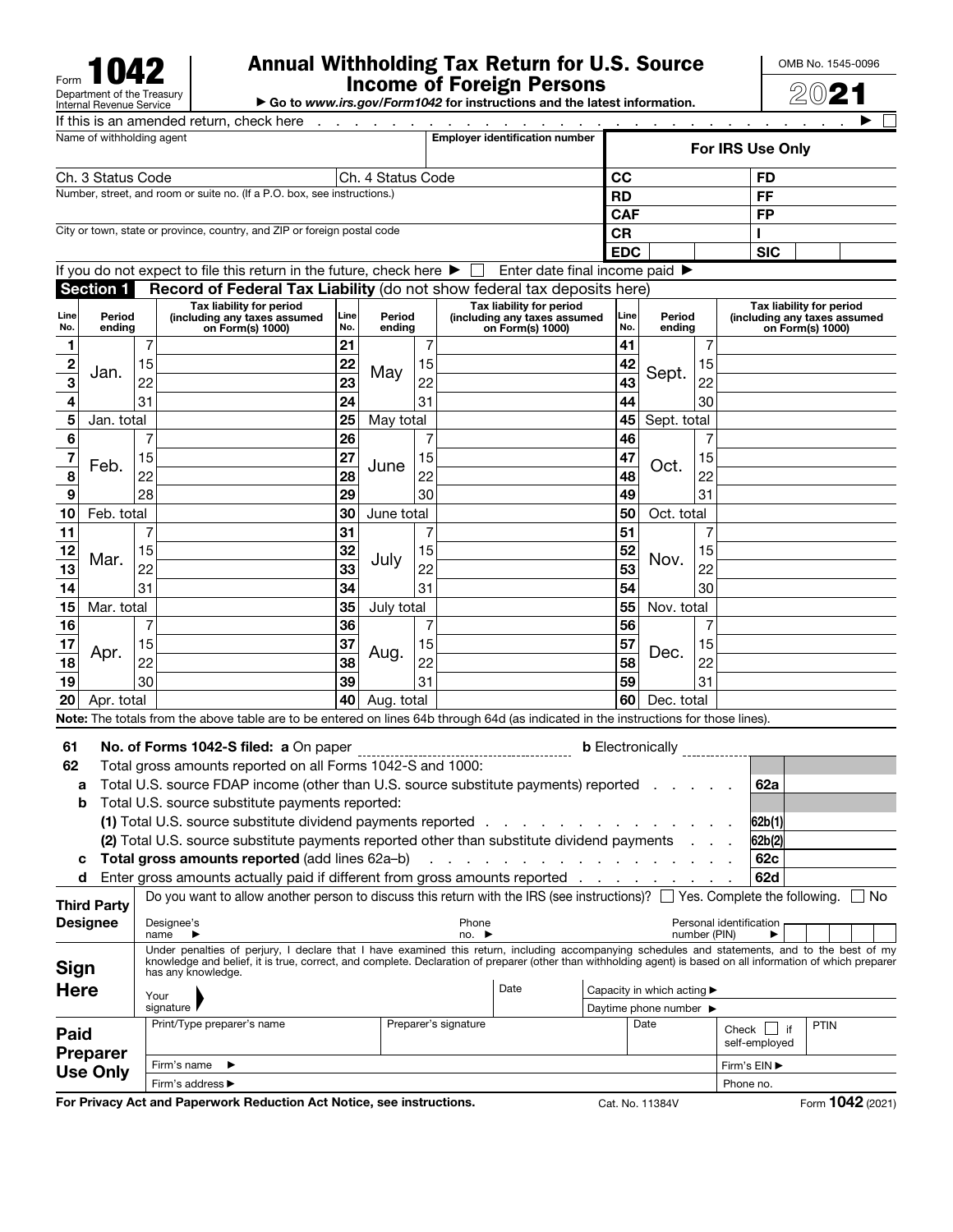|              | Form 1042 (2021)                                                                                                                                                                                                                                                    | Page 2       |
|--------------|---------------------------------------------------------------------------------------------------------------------------------------------------------------------------------------------------------------------------------------------------------------------|--------------|
| 63           | Total tax reported as withheld or paid by withholding agent on all Forms 1042-S and 1000:                                                                                                                                                                           |              |
| a            | Tax withheld by withholding agent<br>the contract of the contract of the contract of the contract of the contract of the contract of the contract of the contract of the contract of the contract of the contract of the contract of the contract of the contract o | <b>63a</b>   |
| b            | Tax withheld by other withholding agents:                                                                                                                                                                                                                           |              |
|              |                                                                                                                                                                                                                                                                     | 63b(1)       |
|              |                                                                                                                                                                                                                                                                     | 63b(2)       |
| c            | Adjustments to withholding:                                                                                                                                                                                                                                         |              |
|              | (1) Adjustments to overwithholding<br>the second contract of the contract of the contract of the contract of the                                                                                                                                                    | 63c(1)       |
|              |                                                                                                                                                                                                                                                                     | 63c(2)       |
| d            |                                                                                                                                                                                                                                                                     | 63d          |
| е            | Total tax reported as withheld or paid (add lines 63a-d)                                                                                                                                                                                                            | <b>63e</b>   |
|              | <b>Computation of Tax Due or Overpayment</b>                                                                                                                                                                                                                        |              |
| 64           | Total net tax liability                                                                                                                                                                                                                                             |              |
| а            |                                                                                                                                                                                                                                                                     | 64a          |
| b            |                                                                                                                                                                                                                                                                     | 64b          |
| с            |                                                                                                                                                                                                                                                                     | 64c          |
| d            | Excise tax on specified federal procurement payments (total payments made x 2% (0.02))                                                                                                                                                                              | 64d          |
| е            |                                                                                                                                                                                                                                                                     | 64e          |
| 65           | Total paid by electronic funds transfer (or with a request for extension of time to file):                                                                                                                                                                          |              |
| a            |                                                                                                                                                                                                                                                                     | 65a          |
| b            |                                                                                                                                                                                                                                                                     | 65b          |
| 66           | Enter overpayment applied as credit from 2020 Form 1042                                                                                                                                                                                                             | 66           |
| 67           | Credit for amounts withheld by other withholding agents:                                                                                                                                                                                                            |              |
| a            |                                                                                                                                                                                                                                                                     | 67a          |
| b            |                                                                                                                                                                                                                                                                     | 67b          |
| 68           |                                                                                                                                                                                                                                                                     | 68           |
| 69           |                                                                                                                                                                                                                                                                     | 69           |
| 70a          | Enter overpayment attributable to overwithholding on U.S. source income of foreign persons                                                                                                                                                                          | <b>70a</b>   |
| b            | Enter overpayment attributable to excise tax on specified federal procurement payments                                                                                                                                                                              | <b>70b</b>   |
| 71           | Apply overpayment (sum of lines 70a and 70b) to (check one):                                                                                                                                                                                                        |              |
|              | Credit on 2022 Form 1042 or □ Refund                                                                                                                                                                                                                                |              |
|              | Section 2 Reconciliation of Payments of U.S. Source FDAP Income                                                                                                                                                                                                     |              |
| 1            | Total U.S. source FDAP income required to be withheld upon under chapter 4                                                                                                                                                                                          | $\mathbf{1}$ |
| $\mathbf{2}$ | Total U.S. source FDAP income required to be reported under chapter 4 but not required to be                                                                                                                                                                        |              |
|              | withheld upon under chapter 4 because:                                                                                                                                                                                                                              |              |
| a            | Amount of income paid to recipients whose chapter 4 status established no withholding is required .                                                                                                                                                                 | 2a           |
| b            |                                                                                                                                                                                                                                                                     | 2b           |
|              | Amount of income paid with respect to grandfathered obligations                                                                                                                                                                                                     | 2c           |
| d            | Amount of income effectively connected with the conduct of a trade or business in the U.S.                                                                                                                                                                          | 2d           |
| е            | Total U.S. source FDAP income required to be reported under chapter 4 but not required to be                                                                                                                                                                        | 2e           |
| 3            | Total U.S. source FDAP income reportable under chapter 4 (add lines 1 and 2e)                                                                                                                                                                                       | 3            |
| 4            | Total U.S. source FDAP income reported on all Forms 1042-S (from line 62a, (b)(1), and (b)(2))                                                                                                                                                                      | 4            |
| 5            | Total variance, subtract line 3 from line 4; if amount other than zero, provide explanation on line 6. .                                                                                                                                                            | 5            |
| 6            |                                                                                                                                                                                                                                                                     |              |
|              |                                                                                                                                                                                                                                                                     |              |

#### Section 3 Potential Section 871(m) Transactions

Check here if any payments (including gross proceeds) were made by the withholding agent under a potential section 871(m) transaction, including a notional principal contract or other derivatives contract that references (in whole or in part) a U.S. stock or other underlying security. See instructions . . . . . . . . . . . . . . . . . . . . . . . . . . . . . Section 4 Dividend Equivalent Payments by a Qualified Derivatives Dealer (QDD) Check here if any payments were made by a QDD . . . . . . . . . . . . . . . . . . . . . . . . . . .

If box is checked, you must:

(1) Attach Schedule Q (Form 1042). See instructions.

(2) Enter the EIN (not the QI-EIN) of the QDD ▶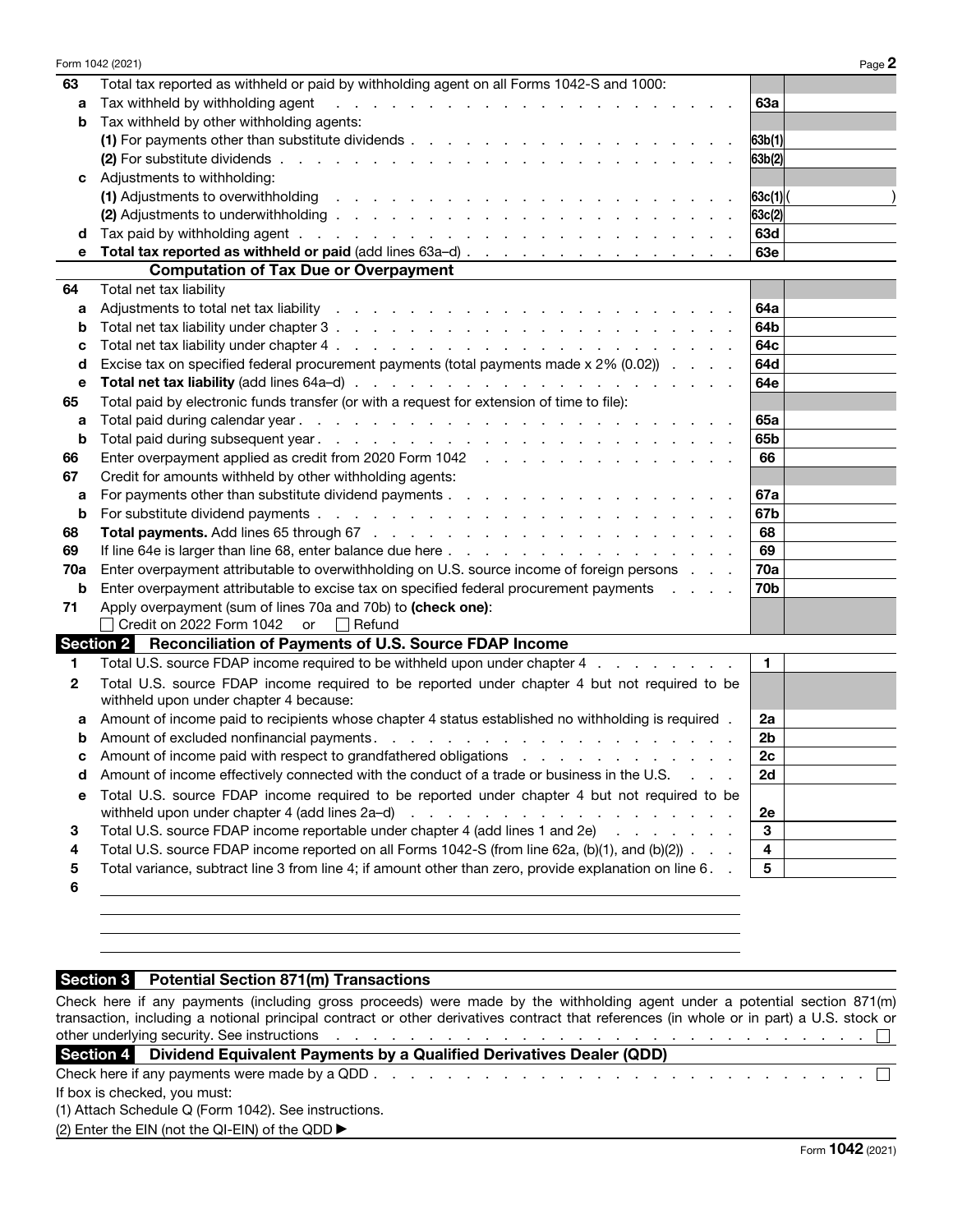# 2021 **Instructions for Form 1042**

## Annual Withholding Tax Return for U.S. Source Income of Foreign Persons

Section references are to the Internal Revenue Code unless otherwise noted.

## **Future Developments**

For the latest information about developments related to Form 1042 and its instructions, such as legislation enacted after they were published, go to *[IRS.gov/Form1042](https://www.irs.gov/form1042)*.

## **Reminders**

**Reliance on proposed regulations reducing burden under FATCA and chapter 3.** On December 18, 2018, the

IRS and the Department of the Treasury issued proposed regulations (83 FR 64757) to reduce taxpayer burden with respect to certain requirements under chapters 3 and 4 of the Code. The proposed regulations provide that, under section 7805(b)(1)(C), taxpayers may generally rely on the proposed regulations until final regulations are issued. Specifically, for purposes of these instructions, a withholding agent may rely on the following provisions of these proposed regulations in connection with completing Form 1042.

• **Withholding and reporting in a subsequent year.** A partnership or trust that is permitted to withhold in a subsequent year with respect to a foreign partner's or beneficiary's share of income for the prior year may designate the deposit of the withholding as attributable to the preceding year and report the associated amounts on Forms 1042 and 1042-S for the preceding year. See *Foreign partners of U.S. partnerships and foreign beneficiaries of U.S. trusts*, later.

• **Adjustments to overwithholding under the reimbursement and set-off procedures.** A withholding agent may make adjustments to overwithholding using either the reimbursement or set-off procedure until the extended due date for filing Form 1042-S (unless the Form 1042-S has already been filed or furnished). Additionally, a withholding agent may use the extended due date for filing a Form 1042 to claim a credit for any adjustments made to overwithholding.

**Centralized partnership audit regime.**  Section 1101 of the Bipartisan Budget Act (BBA) of 2015 repealed the TEFRA partnership procedures and the electing large partnership (ELP) provisions and replaced them with a new centralized partnership audit regime effective for

partnership tax years beginning on or after January 1, 2018. The new regime provides for determination, assessment, and collection of underpayments at the partnership level unless certain elections are made by the partnership. Under these rules, a partnership (or a pass-through partner) may be required to withhold under chapter 3 or chapter 4 when there has been an adjustment under the centralized partnership audit regime to an item of income or gain allocable to a foreign person (or any other person subject to withholding). If the adjustment is to an amount subject to withholding that is reportable on Form 1042, the partnership (or pass-through partner) should report the withholding on Form 1042 for the year in which it pays the tax required to be withheld. See section 6241(9).

**Qualified derivatives dealers (QDDs).**  A withholding agent that is a qualified intermediary (QI) acting as a QDD must assume certain withholding and reporting responsibilities with respect to payments made on potential section 871(m) transactions in its QDD capacity. Form 1042 includes Section 4, which a QI that is a QDD (or has a branch that is a QDD) must complete if it made any payments in its QDD capacity that are reportable on this form. For more information on the withholding and reporting requirements of a QDD, see the QI Agreement in Rev Proc. 2017-15, 2017-03 I.R.B. 437, available at *[IRS.gov/irb/](https://www.irs.gov/irb/2017-03_IRB#RP-2017-15) [2017-03\\_IRB#RP-2017-15](https://www.irs.gov/irb/2017-03_IRB#RP-2017-15)*. See also section 871(m) and Notice 2020-2, 2020-03 I.R.B. 327, available at *[IRS.gov/irb/2020-03\\_IRB#NOT-2020-2](https://www.irs.gov/irb/2020-03_IRB#NOT-2020-2)*.

These instructions provide guidance to QDDs regarding the proper withholding agent status code to use when filing Form 1042 (and Form 1042-S). See *Chapter 3 and 4 status codes of withholding agent*, later.

**Potential 871(m) transactions.** Section 3 of Form 1042 applies to payments made by a withholding agent under any potential section 871(m) transaction (rather than just payments made under notional principal contracts or other derivatives contracts that reference a U.S. stock or underlying security). Any withholding agent making such a payment must complete Section 3.

**Section 871(m) transition.** On December 16, 2019, *[Notice 2020-2](https://www.irs.gov/irb/2020-03_IRB#NOT-2020-2)* was issued announcing the Department of the Treasury and the IRS intention to amend the section 871(m) regulations to further delay the effective/applicability date of certain rules in those final regulations and certain requirements of a QDD.

Department of the Treasury **Internal Revenue Service**

**Schedule Q (Form 1042).** If the taxpayer, or any branch of the taxpayer, is a QDD, the taxpayer must attach to Form 1042 a Schedule Q (Form 1042), Tax Liability of Qualified Derivatives Dealer (QDD), for each QDD. Schedule Q (Form 1042) replaces the previous requirement to attach a statement to the Form 1042 to provide information regarding a QDD's tax liability.

**Line 63c, Adjustments to overwithholding.** Withholding agents that reduce their withholding by repaying a beneficial owner in the year following the calendar year of overwithholding pursuant to the reimbursement or set-off procedures should report such repayments on line 63c(1). Withholding agents that increase their withholding in the year following the calendar year of underwithholding by withholding on future payments made to a beneficial owner or from other property or additional contributions of a beneficial owner that are held in custody or otherwise controlled by the withholding agent should report the additional withholding on line 63c(2). Withholding agents should also report on line 63c(2) any other amounts withheld in the year following the calendar year in which the related payment was made (to the extent permitted under an applicable regulation section in chapter 3 or 4). See the instructions for *Lines 63a through 63e*, later.

**Lines 65a and 65b.** Withholding agents should use line 65b to report deposits of tax withheld in the year following the calendar year in which the related payment was made. See *Deposit Requirements*, later, for when a withholding agent should designate a deposit as being made for the calendar year in which the payment was made.

**Chapter 3 and 4 status codes.** The chapter 3 and 4 status codes of withholding agents are required regardless of the types of payments reported on this form.

**Escrow procedure.** See the instructions for *Lines 1 through 60*, later, if you are using the escrow procedure under Regulations section 1.1471-2(a)(5)(ii) or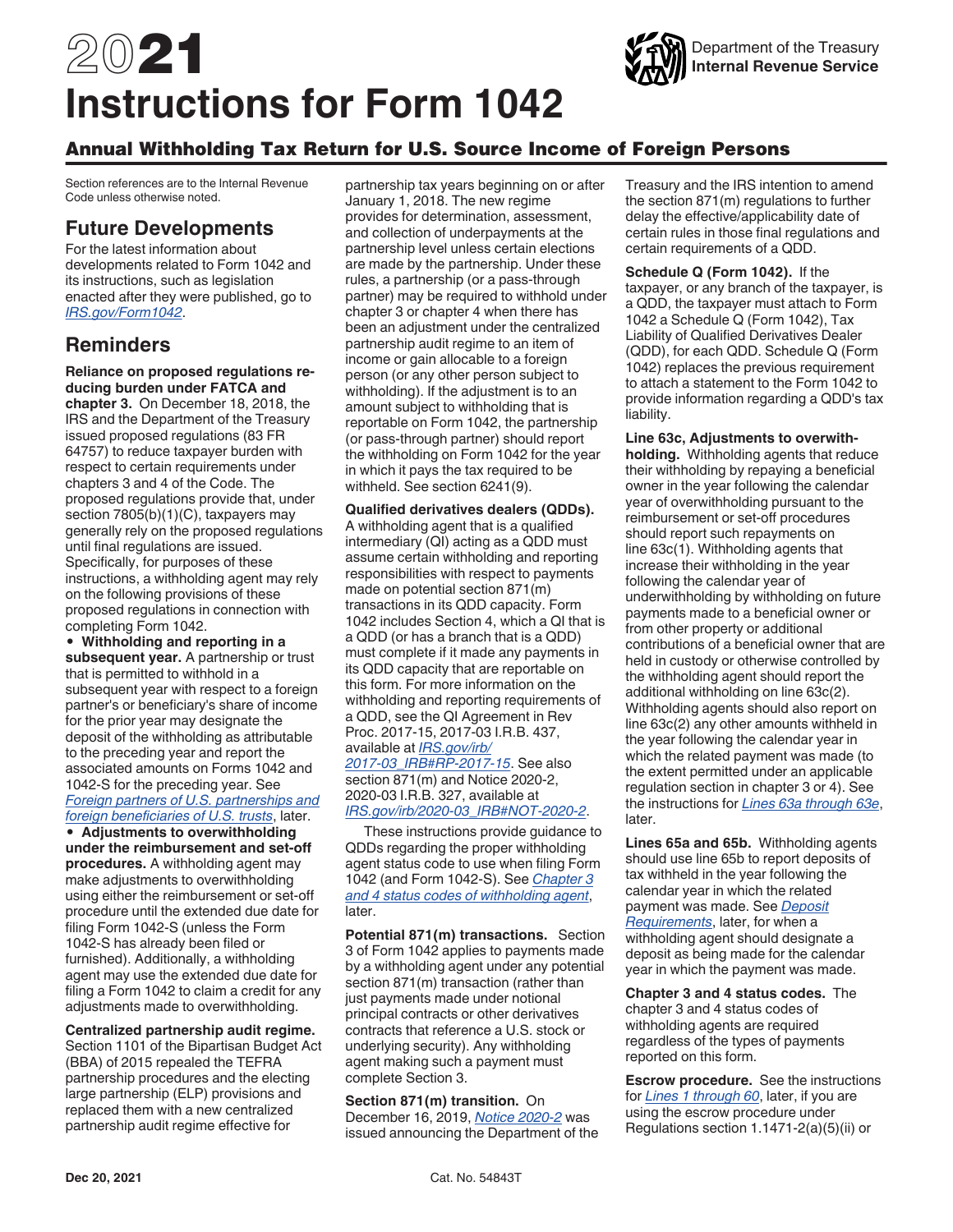1.1441-3(d) (and are not depositing the amount of tax withheld with the IRS during the year).

**Rounding.** These instructions have been modified to require withholding agents to round amounts so that only whole dollar amounts are reported. See *Rounding off to whole dollars*, later.

# **General Instructions**

## **Purpose of Form**

Use Form 1042 to report the following. • The tax withheld under chapter 3 (excluding withholding under sections 1445 and 1446 except as indicated below) on certain income of foreign persons, including nonresident aliens, foreign partnerships, foreign corporations, foreign estates, and foreign trusts.

• The tax withheld under chapter 4 on withholdable payments. For the withholding requirements of chapter 4, see Regulations sections 1.1471-2(a), 1.1471-4(b), and 1.1472-1(a).

• The tax withheld pursuant to section 5000C on specified federal procurement payments.

• The tax withheld under section 877A on payments of eligible deferred compensation items or distributions from nongrantor trusts to a covered expatriate.

• Payments that are reported on Form 1042-S under chapter 3 or 4. See Regulations section 1.1474-1(d)(2)(i) for the definition of a chapter 4 reportable amount (which are amounts required to be reported on Form 1042-S for chapter 4 purposes) and Regulations section 1.1461-1(c)(2) for amounts subject to reporting for chapter 3 purposes.

#### **Certain distributions subject to section**

**1445 withholding tax.** Publicly traded trusts, real estate investment trusts, and regulated investment companies that are qualified investment entities (as defined under section 897(h)(4)) must withhold section 1445 tax on certain distributions and report such amounts on Form 1042. For more information, see Regulations section 1.1445-8 and the Instructions for Form 1042-S.

**Publicly traded partnerships (section 1446 withholding tax).** For purposes of reporting on Form 1042, a publicly traded partnership (PTP) must withhold section 1446 tax on distributions of effectively connected income (ECI) to its foreign partners. A nominee that receives a distribution of ECI from a PTP and is treated as the withholding agent must use Form 1042 to report the tax withheld. For this purpose, a nominee is a domestic person holding an interest in the PTP on behalf of one or more foreign partners. For more information, see Regulations section 1.1446-4 and Pub. 515, Withholding of

Tax on Nonresident Aliens and Foreign Entities.

## **Who Must File**

Every withholding agent or intermediary who receives, controls, has custody of, disposes of, or pays a withholdable payment (to which chapter 4 withholding applies) or an amount subject to withholding, must file an annual return for the preceding calendar year on Form 1042 unless an exception to filing applies. Also, any PTP or nominee making a distribution of ECI under section 1446, or any entity required to report a distribution on Form 1042-S that is subject to withholding under section 1445, must file Form 1042 for the preceding calendar year.

You must file Form 1042 if any of the following applies.

• You are required to file or otherwise file Form(s) 1042-S for purposes of either chapter 3 or 4 (whether or not any tax was withheld or was required to be withheld to the extent reporting is required). File Form 1042 even if you file Form(s) 1042-S electronically.

• You file Form(s) 1042-S to report to a recipient tax withheld by your withholding agent.

• You pay gross investment income to foreign private foundations that are subject to tax under section 4948(a).

• You pay any foreign person specified federal procurement payments that are subject to withholding under section 5000C.

• You pay an eligible deferred compensation item to a covered expatriate or you are a trustee making a distribution from a nongrantor trust to a covered expatriate under section 877A.

• You are a QI, withholding foreign partnership (WP), withholding foreign trust (WT), participating foreign financial institution (FFI), or reporting Model 1 FFI making a claim for a collective refund under your respective agreement with the IRS. See Regulations section 1.1471-1(b) (114) for the definition of a reporting Model 1 FFI.

## **Withholding Agent**

Any person required to withhold tax is a withholding agent. A withholding agent may be an individual, trust, estate, partnership, corporation, nominee, government agency, association, or tax-exempt foundation, whether domestic or foreign. For purposes of chapter 4, a withholding agent includes a participating FFI or registered deemed-compliant FFI to the extent such FFI is required to withhold tax. See Regulations section 1.1473-1(d) for the definition of a withholding agent for purposes of chapter 4.

**Liability for tax.** As a withholding agent, you are personally liable for any tax

required to be withheld as well as interest and any applicable penalties. A withholding agent acting through an agent is liable for any failure of the agent to deposit any tax required to be withheld and deposited even if the agent is also a withholding agent and is itself separately liable for the failure to comply with the provisions of chapter 3 or 4.

For purposes of chapter 3, if you fail to withhold and the foreign payee fails to satisfy its U.S. tax liability, then both you and the foreign person are liable for tax, as well as interest and any applicable penalties. The applicable tax will be collected only once. If the foreign person satisfies its U.S. tax liability, you are not liable for the tax but remain liable for any interest and penalties for failure to withhold.

## **Intermediary**

An intermediary is a person who acts as a custodian, broker, nominee, or otherwise as an agent for another person, regardless of whether that other person is the beneficial owner of the amount paid, a flow-through entity, or another intermediary.

**Qualified intermediary (QI).** A QI is an intermediary (or in the case of a QDD, a principal) that is a party to a QI Agreement with the IRS described in Regulations section 1.1441-1(e)(5)(iii). For information on the QI Agreement, see *[IRS.gov/](https://www.irs.gov/businesses/corporations/qualified-intermediary-system) [Businesses/Corporations/Qualified-](https://www.irs.gov/businesses/corporations/qualified-intermediary-system)[Intermediary-System](https://www.irs.gov/businesses/corporations/qualified-intermediary-system)*.

**Withholding foreign partnership (WP) or withholding foreign trust (WT).** A WP or WT is a foreign partnership or trust that has entered into a withholding agreement with the IRS described in Regulations section 1.1441-5(c)(2) and (e) (5) in which it agrees to assume primary withholding responsibility under chapters 3 and 4 for all payments that are made to it for its partners, beneficiaries, or owners.

**Nonqualified intermediary (NQI).** An NQI is any intermediary that is not a U.S. person and that is not a QI.

**Nonwithholding foreign partnership (NWP).** An NWP is a foreign partnership that is not a withholding foreign partnership.

**Nonwithholding foreign trust (NWT).**  An NWT is a foreign trust that is not a withholding foreign trust.

**Qualified derivatives dealer (QDD).** A QDD is a QI that is an eligible entity that agrees to assume the requirements of a QDD and the other requirements in the QI Agreement. Any applicable home office or branch that seeks to be a QDD must qualify and be approved for QDD status. A QDD must document itself to a withholding agent with a Form W-8IMY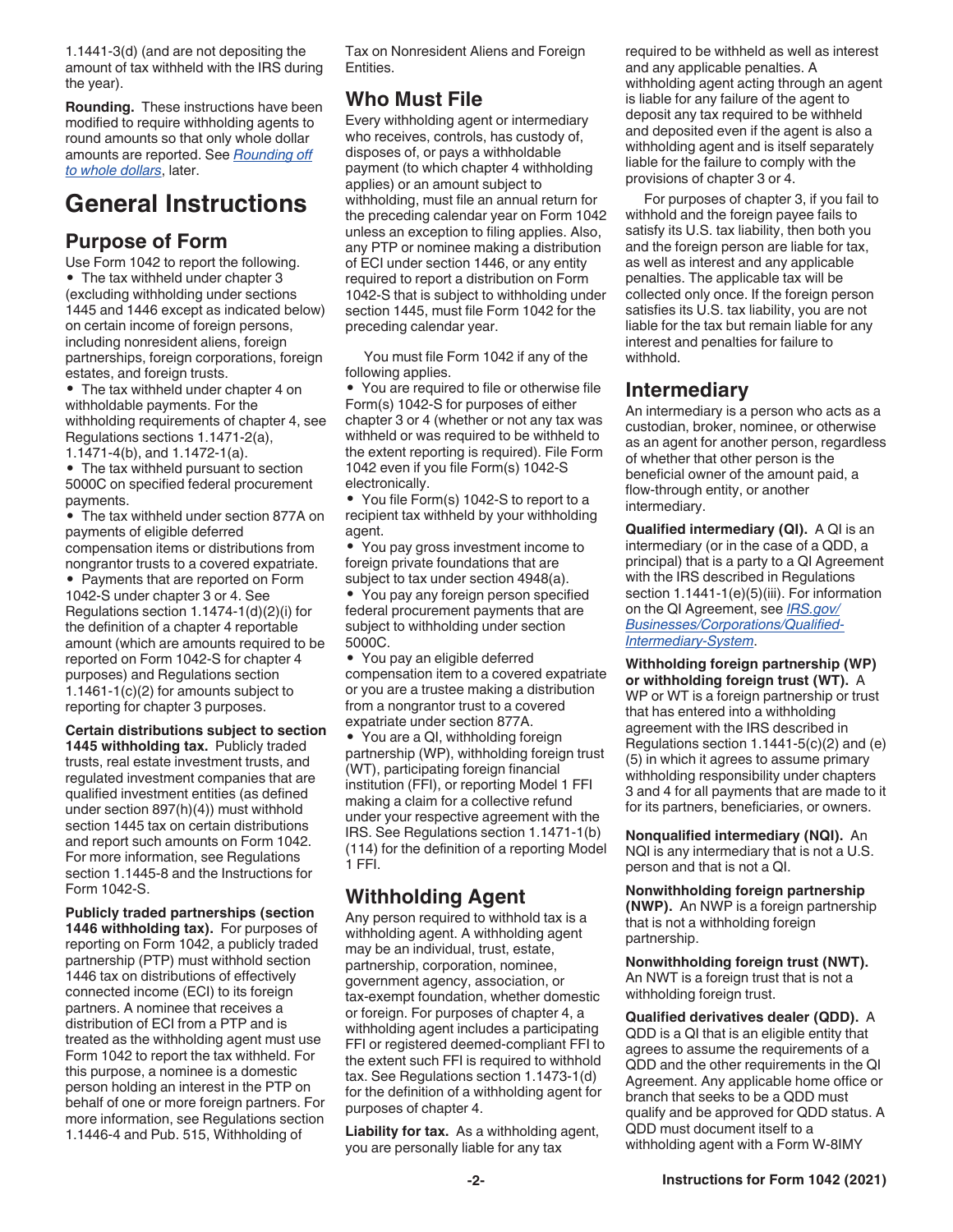indicating that it is acting as a QDD for payments with respect to potential section 871(m) transactions and underlying securities that it receives in a principal capacity, separately identify the home office or branch as the recipient on a withholding statement (if necessary), and indicate on the form that it will assume primary chapters 3 and 4 withholding responsibilities and primary Form 1099 reporting and backup withholding responsibilities for certain payments it makes and receives as a QDD. See Regulations section 1.1441-1(e)(6) and the QI Agreement in *[Rev. Proc. 2017-15](https://www.irs.gov/irb/2017-03_IRB#RP-2017-15)*  for more information. See also *[Notice](https://www.irs.gov/irb/2020-03_IRB#NOT-2020-2)  [2020-2](https://www.irs.gov/irb/2020-03_IRB#NOT-2020-2)*, described in *Section 871(m) transition*, earlier.

**Qualified securities lender (QSL).** A QSL is a foreign financial institution that is a bank, custodian, broker-dealer, or clearing organization subject to regulatory supervision in its home jurisdiction and that is:

1. Regularly engaged in the business of borrowing securities of U.S. corporations and lending such securities to unrelated customers; and

2. Subject to audit by the IRS under section 7602 or, in the case of a QI, an external auditor.

For further information about requirements for QSL status and the withholding requirements for substitute dividend payments, see Notice 2010-46, 2010-24 I.R.B. 757, available at *[IRS.gov/irb/2010-24\\_IRB#NOT-2010-46](https://www.irs.gov/irb/2010-24_IRB#NOT-2010-46)* .

An entity may claim QSL status and be treated as a recipient for substitute dividend payments made before January 1, 2023. See *[Notice 2020-2](https://www.irs.gov/irb/2020-03_IRB#NOT-2020-2)*.

**Foreign financial institution (FFI).** An FFI is a foreign entity described in Regulations section 1.1471-5(d).

**Registered deemed-compliant FFI.** A registered deemed-compliant FFI (as defined in Regulations section 1.1471-5(f) (1)) is an FFI that is deemed to satisfy the requirements of section 1471(b) of the Code. This includes a reporting Model 1 FFI or branch of an FFI that is a reporting Model 1 FFI (see Regulations section 1.1471-1(b)(114) for the definition of a reporting Model 1 FFI).

**Participating FFI.** A participating FFI is an FFI that has agreed to satisfy the obligations of an FFI agreement under chapter 4 with respect to all of its branches of the FFI, other than a branch that is a reporting Model 1 FFI or a U.S. branch. This includes a reporting Model 2 FFI (that has entered into an FFI agreement with respect to a branch) and a QI branch of a U.S. financial institution unless such branch is a reporting Model 1 FFI.

#### **Nonparticipating FFI.** A

nonparticipating FFI is an FFI that is not a participating FFI, deemed-compliant FFI, or exempt beneficial owner.

**Recalcitrant account holder.** Generally, a recalcitrant account holder is an account holder of a participating or deemed-compliant FFI that failed to provide the documentation required under chapter 4 to determine the account holder's status or to enable the FFI to report the account as a U.S. account. See Regulations section 1.1471-5(g).

**Passive nonfinancial foreign entity (NFFE).** A passive NFFE is a nonfinancial foreign entity other than an excepted NFFE, including a WP, WT, QI, or direct reporting NFFE. See Regulations sections 1.1471-1(b)(80) and 1.1472-1(b).

*For chapter 4 purposes, an intermediary must provide its*  **chapter 4 status to a withholding** *agent to determine whether withholding applies to the payment. Thus, a chapter 4 status must be provided for a withholdable payment made to a foreign entity.*

## **Where and When To File**

Mail Form 1042 by March 15, 2022, to:

Internal Revenue Service P.O. Box 409101 Ogden, UT 84409

**Extension of time to file.** If you need more time to file Form 1042, you may submit Form 7004, Application for Automatic Extension of Time To File Certain Business Income Tax, Information, and Other Returns.

Form 7004 does not extend the time for payment of tax.

## **Additional Information**

For details on the withholding of tax, see Pub. 515. You can get Pub. 515 from *[IRS.gov/Pub515](https://www.irs.gov/Pub515)*.

## **Need Assistance?**

If you need help completing Form 1042, call 267-941-1000 (not a toll-free number) from 6:00 a.m. to 11:00 p.m. Eastern time or write to:

Internal Revenue Service International Section Philadelphia, PA 19255-0725

## **Income Tax Withholding on Wages, Pensions, Annuities, and Certain Other Deferred Income**

Use Form 941, Employer's QUARTERLY Federal Tax Return, to report income tax withheld and social security and Medicare taxes on wages paid to a nonresident alien employee.

Payments of pensions, annuities, and certain other deferred income paid to a foreign person are subject to withholding under section 1441 (rather than section 3405). Report these payments on Forms 1042 and 1042-S.

Use Schedule H (Form 1040), Household Employment Taxes, to report income tax withheld and social security and Medicare taxes on wages paid to a nonresident alien household employee.

## **Election To Withhold Under Section 3406**

If you are a participating FFI that has made an election to withhold under section 3406 instead of withholding under chapter 4, use Form 945 to report tax withheld on a withholdable payment that is also a reportable payment made to any of your recalcitrant account holders that are also U.S. nonexempt recipients subject to backup withholding. Also, use Form 945 to report tax withheld on a withholdable payment that is also a reportable payment made to recalcitrant account holders of a participating or registered deemed-compliant FFI that is an NQI, NWP, or NWT, or a QI that elects to be withheld upon under section 1471(b)(3), and from whom you received a withholding statement that indicates that such FFI has elected for withholding under section 3406 to apply instead of withholding under chapter 4 with respect to one or more recalcitrant account holders. See Regulations sections 1.1471-4(b) and 1.1474-1(d)(4)(i)(B). A withholding QI, WP, or WT that is an FFI should also use Form 945 if it elects to withhold under section 3406 on withholdable payments made to certain recalcitrant account holders.

## **Deposit Requirements**

You are required to use the Electronic Federal Tax Payment System (EFTPS), discussed later, to deposit the tax withheld and required to be shown on Form 1042 (regardless of whether withholding was applied under chapter 3 or 4 or with respect to a specified federal procurement payment).



*To avoid a penalty, do not mail your deposits directly to the IRS.*

The amount of tax you are required to withhold determines the frequency of your deposits. The following rules explain how often deposits must be made.

**Note.** If you are requesting an extension of time to file using Form 7004, follow these rules to see if you must make a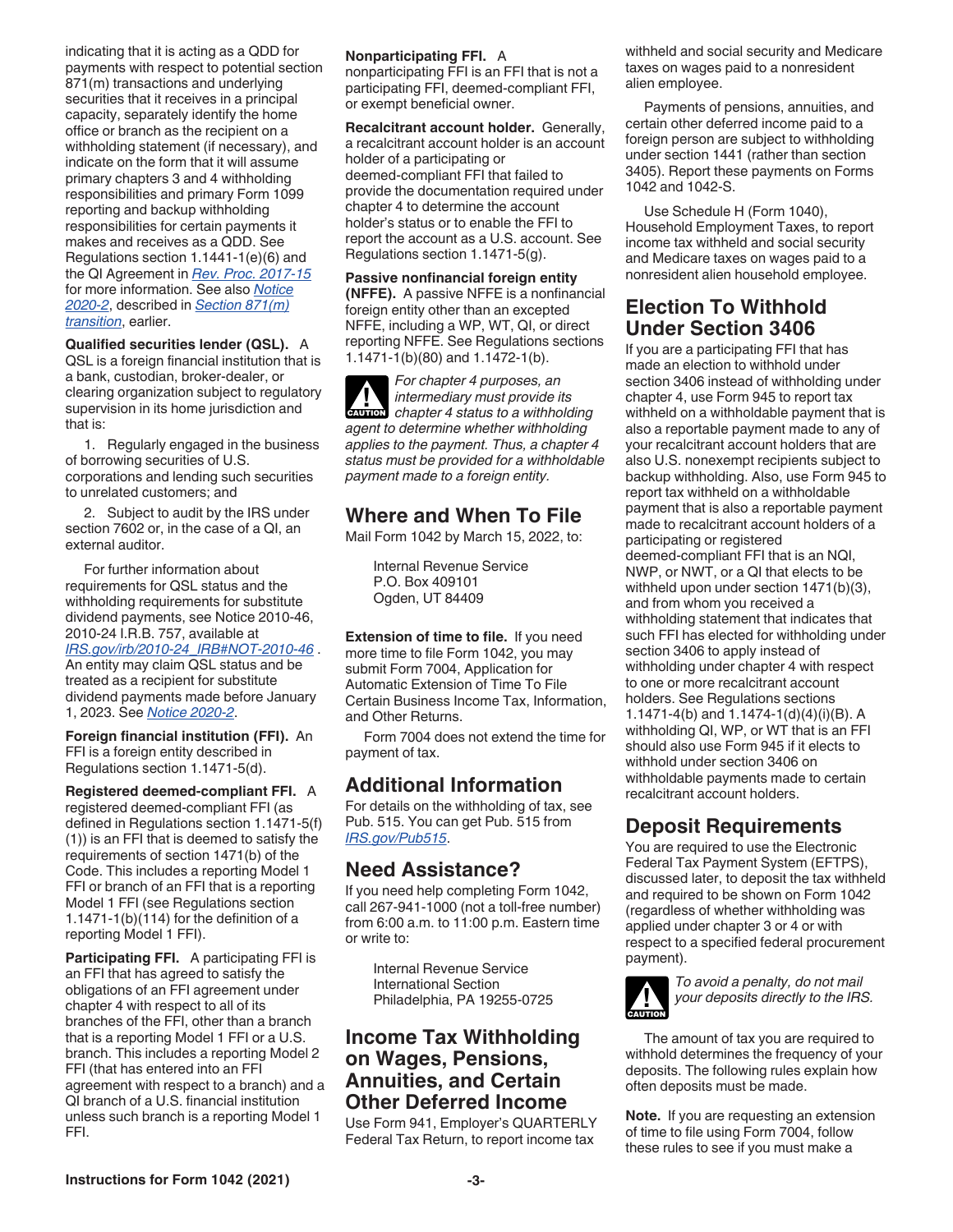deposit of any balance due or if you can pay it with Form 7004. See Form 7004 and its instructions for more information.

1. If at the end of any quarter-monthly period the total amount of undeposited taxes is \$2,000 or more, you must deposit the taxes within 3 business days after the end of the quarter-monthly period. (A quarter-monthly period ends on the 7th, 15th, 22nd, and last day of the month.) A business day is any day other than a Saturday, Sunday, or legal holiday in the District of Columbia.

2. If at the end of any month the total amount of undeposited taxes is at least \$200 but less than \$2,000, you must deposit the taxes within 15 days after the end of the month. If you make a deposit of \$2,000 or more during any month except December under rule 1, earlier, carry over any end-of-the-month balance of less than \$2,000 to the next month. If you make a deposit of \$2,000 or more during December, any end-of-December balance of less than \$2,000 should be remitted with your Form 1042 by March 15, 2022.

3. If at the end of a calendar year the total amount of undeposited taxes is less than \$200, you may either pay the taxes with your Form 1042 or deposit the entire amount by March 15, 2022.

**Electronic deposit requirement.** You must make electronic deposits of all depository tax liabilities using EFTPS. If you fail to use EFTPS, you may be subject to a 10% penalty. To enroll in or get more information about EFTPS, call 800-555-4477 or visit *[EFTPS.gov](https://www.eftps.gov/eftps/)*.

*Depositing on time.* For deposits made by EFTPS to be on time, you must submit the deposit by 8 p.m. Eastern time the day before the date the deposit is due. If you use a third party to make deposits on your behalf, they may have different cutoff times.

**Same-day wire payment option.** If you fail to initiate a deposit transaction on EFTPS by 8 p.m. Eastern time the day before the date a deposit is due, you can still make your deposit on time by using the Federal Tax Collection Service (FTCS). If you ever need the same-day wire payment method, you will need to make arrangements with your financial institution ahead of time. Check with your financial institution regarding availability, deadlines, and costs. Your financial institution may charge you a fee for payments made this way. To learn more about the information you will need to provide to your financial institution to make a same-day wire payment, visit *[EFTPS.gov](https://www.eftps.gov)* to download the Same-Day Payment Worksheet.

**Note.** All payments should be made in U.S. dollars.

**Escrow procedure.** See the instructions for *Lines 1 through 60*, later, if you are using the escrow procedure under Regulations section 1.1471-2(a)(5)(ii) or 1.1441-3(d) (and are not depositing the amount of tax withheld with the IRS during the year). Under Regulations section 1.1471-2(a)(5)(ii) or 1.1441-3(d), if a withholding agent is not able to determine the portion of a payment subject to withholding (for example, because it is unable to determine the source of the income at the time of the payment), a withholding agent can follow the escrow procedures by withholding 30% on the entire payment and depositing the amount withheld in an escrow account instead of depositing such amounts with the IRS. With respect to such payment, the withholding will be due the earlier of the date a determination is made with respect to the amount subject to withholding or 1 year from the date the amount is placed in escrow. To the extent that withholding is not required, the escrowed amount must be repaid to the payee. Note that generally an amount placed in escrow during 1 calendar year will be reported on a Form 1042 the following year. See the instructions for *Lines 1 through 60*, later, if you are using the escrow procedures and are not depositing the amount of tax withheld with the IRS during the year.

**Deposits made during subsequent year.** If you are making a deposit of tax withheld in the year following the calendar year in which the related payment was made (to the extent permitted under an applicable regulation section in chapter 3 or 4), you must designate the deposit at the time that it is made as attributable to the calendar year in which the payment was made. In such a case, you should report the tax paid on line 65b.

For example, if a real estate investment trust (REIT) declares a dividend to shareholders of record in October, November, or December of 2021, but pays the dividend in January of 2022, under section 857(b)(9), the dividend is treated as having been paid by the REIT and received by each shareholder on December 31, 2021. If the REIT chooses to withhold when it pays the dividend in January of 2022 (pursuant to the procedures for adjusting underwithholding in Regulations section 1.1461-2(b) or 1.1474-2(b)), it should report the liability with respect to the distribution on its 2021 Form 1042 and should designate the deposit of such tax as being made for 2021 (if the deposit is made by March 15, 2022).

Additionally, under proposed regulations (83 FR 64757), a partnership or trust that is permitted to withhold in a subsequent year with respect to a foreign partner's or beneficiary's share of income may designate the deposits of the withholding as attributable to the preceding calendar year. See *Foreign partners of U.S. partnerships and foreign beneficiaries of U.S. trusts*, later.

## **Interest and Penalties**

If you file Form 1042 late, or fail to pay or deposit the tax when due, you may be liable for penalties and interest unless you can show that the failure to file or pay was due to reasonable cause and not willful neglect.



*You do not have to figure the amount of any interest or penalties you may owe. Because figuring these amounts can be complicated, the IRS will do it for you and send you a bill for any amount due.*

If you include interest or penalties with your payment, identify and enter the amount in the bottom margin of Form 1042. Do not include interest or penalties in the balance due on line 69.

**Interest.** Interest is charged on taxes not paid by the due date, even if an extension of time to file is granted. Interest is also charged on penalties imposed for failure to file, negligence, fraud, and substantial understatements of tax from the due date (including extensions) to the date of payment. Interest is figured at a rate determined under section 6621.

**Late filing of Form 1042.** The penalty for not filing Form 1042 when due (including extensions) is 5% of the unpaid tax for each month or part of a month the return is late, up to a maximum of 25% of the unpaid tax.

**Late payment of tax.** The penalty for not paying tax when due is usually one-half of 1% of the unpaid tax for each month or part of a month the tax is unpaid. The penalty cannot exceed 25% of the unpaid tax.

**Other penalties.** Penalties may be imposed for negligence, substantial understatement of tax, and fraud. See sections 6662 and 6663.

## **Avoid Common Errors**

To ensure that your Form 1042 can be correctly processed, be sure that you do the following.

• Carefully read the information provided in Pub. 515 and these instructions.

• Complete all required information for the withholding agent including the withholding agent's name, address, chapter 3 and chapter 4 status codes, and the EIN, QI-EIN, WP-EIN, or WT-EIN. **Note that you must include the withholding agent's chapter 3 and chapter 4 status codes regardless of the types of payments being reported on Form 1042.**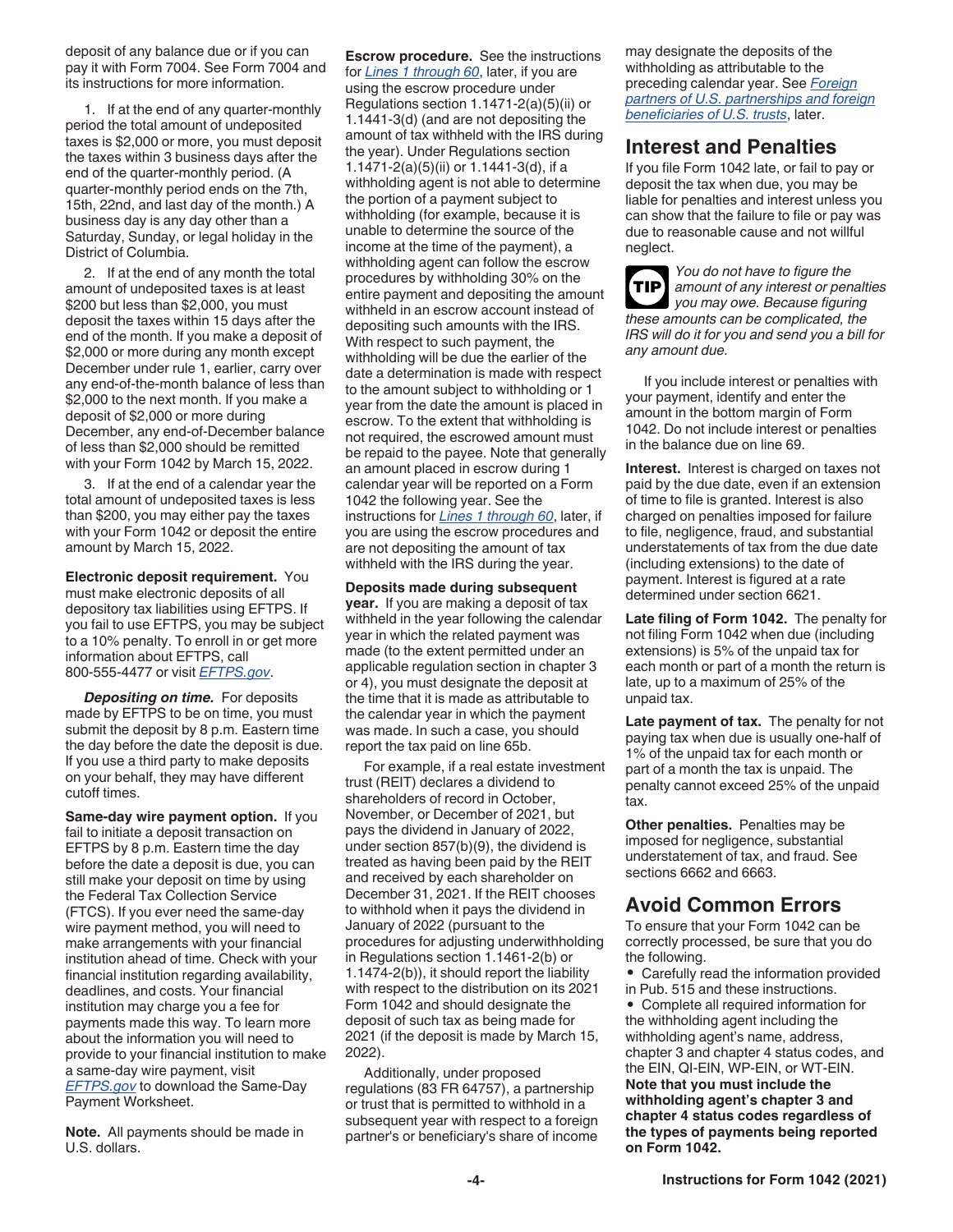• Ensure that the correct EIN is provided. If you are filing Form 1042 as a QI, WP, or WT, enter your QI-EIN, WP-EIN, or WT-EIN.

• Lines 1 through 60, Record of Federal Tax Liability, must show the federal tax liability for payments made during the applicable quarter-monthly period. This section reports the tax liability, not the tax deposited by the withholding agent.

• The sum of the monthly totals in Section 1 (lines 5, 10, 15, 20, 25, 30, 35, 40, 45, 50, 55, and 60) must match the amount of total tax liability reported on lines 64b, 64c, and 64d.

• Do not include amounts reported as adjustments on line 64a in the Record of Federal Tax Liability (lines 1 through 60).

• You must designate the tax liability as either a chapter 3 tax liability or a chapter 4 tax liability. Report the portion of the tax liability for the calendar year that is a chapter 3 tax liability on line 64b. Report the portion of the tax liability for the calendar year that is a chapter 4 tax liability on line 64c.

• You must complete Section 2, Reconciliation of Payments of U.S. Source FDAP Income. Section 2 must be completed even if you have not withheld any amounts under chapter 4.

# **Specific Instructions**

*File only one Form 1042 consolidating all Form 1042-S*  **Proposition** consolidating all Form 1042-8 *chapter 3 and 4 purposes regardless of the number of different clients, branches, divisions, or types of income for which you are the withholding agent. However, if you are acting in more than one capacity (for example, you are acting as a QI for certain designated accounts and as an NQI for other accounts), file a separate Form 1042 for each capacity in which you are acting.*

*A U.S. branch of a participating FFI that is required to report amounts under chapter 4 must file a separate Form 1042.*

**Rounding off to whole dollars.** You **must** round off cents to whole dollars. To round off amounts to the nearest dollar, drop amounts under 50 cents and increase amounts from 50 to 99 cents to the next dollar. For example, \$1.39 becomes \$1 and \$2.50 becomes \$3. If you have to add two or more amounts to figure the amount to enter on a line, include cents when adding and only round off the total.

**Employer identification number (EIN).**  You are required to enter your EIN. If you are filing Form 1042 as a QI, WP, or WT, enter your QI-EIN, WP-EIN, or WT-EIN.

If you are a QSL that is also a QI, enter your QI-EIN. Otherwise, enter the EIN you have been assigned.

If you are for chapter 4 purposes a participating FFI or other financial institution that has been issued a global intermediary identification number (GIIN) for chapter 4 reporting purposes, you must nevertheless get an EIN to file Form 1042 (or use your existing EIN, such as a QI-EIN in the case of a QI if filing in such capacity).

If you are a participating FFI or other financial institution filing this form on behalf of a branch other than your U.S. branch, you cannot use the EIN of the U.S. branch to file this form and you must get a separate EIN to file this form on behalf of all your branches other than your U.S. branch.

If you do not have an EIN, you can apply for one online at *[IRS.gov/EIN](https://www.irs.gov/businesses/small-businesses-self-employed/apply-for-an-employer-identification-number-ein-online)*. You can apply for an EIN by telephone at 800-829-4933. You can also file Form SS-4, Application for Employer Identification Number, by fax or mail. File amended Forms 1042-S when you receive your EIN.

To get a QI-EIN, WP-EIN, or WT-EIN, submit Form SS-4 with your application for that status. Do not send an application for a QI-EIN, WP-EIN, or WT-EIN to the addresses listed in the Instructions for Form SS-4. Send the application along with Form SS-4 to:

Internal Revenue Service LB&I: International: QI Group 1031 290 Broadway, 12th floor New York, NY 10007-1867 USA

**Address.** Include the suite, room, or other unit number after the street address. If your post office does not deliver mail to the street address and you have a P.O. box, show the box number instead of the street address.

**Chapter 3 and 4 status codes of withholding agent.** Enter your chapter 3 and chapter 4 status codes from the list of "Type of Recipient, Withholding Agent, Payer, or Intermediary Code" on Form 1042-S. You must enter both a chapter 3 and a chapter 4 withholding agent status code regardless of the type of payment being made. See pages 2 and 3 of these Form 1042 instructions for definitions of intermediary, qualified intermediary (QI), withholding foreign partnership (WP), withholding foreign trust (WT), nonqualified intermediary (NQI), qualified securities lender (QSL), participating FFI, and registered deemed-compliant FFI. See the Form 1042-S instructions for definitions of U.S. branch of a participating FFI or registered deemed-compliant FFI treated as a U.S. person, territory financial institution (FI) treated as a U.S. person, and flow-through entity.

*Withholding agents should use the applicable code that is most specific to your status (for example, chapter 3 status code 12 (Qualified Intermediary)).* **CAUTION !**

*Withholding agents are to use specified chapter 4 status codes on Forms 1042-S for payments made. See the 2021 Instructions for Form 1042-S. A U.S. financial institution should continue to use its own withholding agent chapter 4 status code (code 01) for purposes of completing Form 1042 if there are any payments made by the U.S. home office reflected on the form. Otherwise, use chapter 4 status code 50 (U.S. Withholding Agent-Foreign branch of FI) unless a more specific status code applies (for example, chapter 4 status code 07 (Registered Deemed-Compliant FFI-Reporting Model 1 FFI)).*

A QI that is a QDD should use the withholding agent chapter 3 status code for a QI (code 12) for purposes of filing its Form 1042, regardless of the types of payments it made for the calendar year. However, a QI that is a QDD should use the withholding agent chapter 3 status code for a QDD (code 35) for purposes of reporting on Form 1042-S a payment that it made in its capacity as a QDD.

## **Section 1. Record of Federal Tax Liability**

**Lines 1 through 60.** Except as otherwise provided in these instructions, include the tax liability for the period in which the income was paid or distributed regardless of whether the liability is under chapter 3 or chapter 4 and regardless of whether the liability was satisfied through withholding or was paid by the withholding agent (see the instructions for box 11 of Form 1042-S). Do not enter any negative amounts on these lines. If you are required to report a reduction to liability on line 59 (because you made a repayment under the reimbursement or set-off procedure), and this results in a negative amount of tax liability for the period corresponding to line 59, you should instead report any negative amount for the next earlier period(s) so that you are not reporting any negative amounts on lines 1 through 60. See *Adjustment for Overwithholding*, later.

*Lines 1 through 60 must show the withholding agent's record of federal tax liability for payments made during the applicable quartermonthly period. Withholding agents should report the tax liability for each period, rather than the amount of tax actually deposited with the IRS. As such, the sum of lines 5, 10, 15, 20, 25, 30, 35, 40, 45, 50, 55, and 60 should be reported on lines 64b through 64d, as*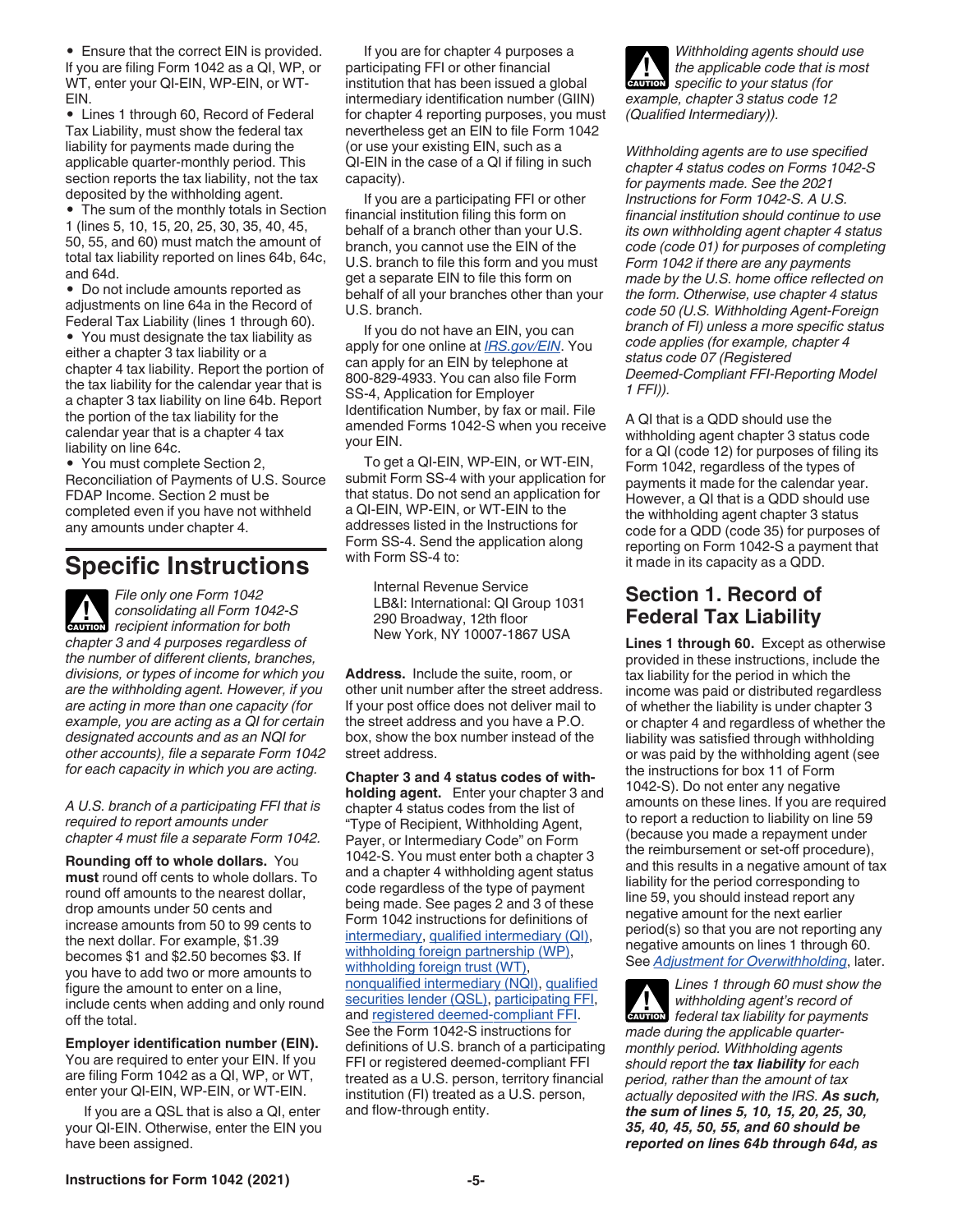#### *applicable (see the instructions for lines 64b through 64d, later).*

*Withholding and depositing of tax is not required under both*   $\frac{1}{2}$  is not required under both<br>
chapters 3 and 4 for the same *payment. In the case of a payment for which withholding is required under chapters 3 and 4, a withholding agent may credit the withholding applied under chapter 4 against its liability for any tax due under section 1441, 1442, or 1443. For a payment subject to withholding under section 1445 or 1446, withholding under chapter 4 does not apply.*

**Foreign partners of U.S. partnerships and foreign beneficiaries of U.S.** 

**trusts.** To the extent that a domestic partnership has not distributed a foreign partner's distributive share of income subject to withholding under section 1441, 1442, or 1443, or under chapter 4, it should not include any tax liability on lines 1 through 60 for tax relating to the partner's distributive share in the year the partnership earns the income. For distributive shares not actually distributed, the partnership must include any tax liability on lines 1 through 60 of the Form 1042 for the following year. Include the tax liability on the line that represents the earlier of the following dates.

• The date on which the Schedule K-1 (Form 1065) is sent or otherwise furnished to the foreign partner.

- The due date for furnishing
- Schedule K-1 (Form 1065) to the partner.

Include such tax liability for the period that includes the date the tax was required to be withheld. See Regulations section 1.1441-5(b)(2)(i)(A).

A domestic trust should report on lines 1 through 60 in the same manner as a U.S. partnership to the extent that it is required to distribute, but has not actually distributed, a foreign beneficiary's share of distributable net income subject to withholding under section 1441, 1442, or 1443, or under chapter 4, before the date (without extensions) on which the income is required to be reported on Form 1042-S. See Regulations section 1.1441-5(b)(2)(ii).

*Example.* In 2021, USP, a U.S. partnership, has foreign partners that are individuals and for which it has obtained valid documentation to establish their foreign status. The withholding tax under section 1441 relating to the distributive shares of the foreign partners was \$120. USP made no distributions in 2021. On the 2021 Form 1042, USP did not enter any amount as tax liability on lines 1 through 60 because it did not distribute any amounts.

USP made a distribution on February 11, 2022, that related to the 2021

distributive shares of the foreign partners. USP withheld \$100 at the time of the distribution. USP sent the 2021 Schedules K-1 (Form 1065) to its partners on April 2, 2022.

On the 2022 Form 1042, USP entered \$100 on line 7. This is the tax liability for the period (February 8 through 15) during which it made a distribution. USP entered \$20 on line 16. This is the tax liability for the period (April 1 through 7) during which it furnished the Schedules K-1 (Form 1065) to the partners.

*Use Form 8804 to report withholding tax liability on the partnership's income effectively connected with a U.S. trade or business.* **TIP**

*Withholding and reporting in a subsequent year.* Proposed regulations issued on December 18, 2018 (83 FR 64757) would allow partnerships or trusts that are permitted to withhold in a subsequent year with respect to a foreign partner's or beneficiary's share of income for the prior year to designate the deposit of the withholding as attributable to the preceding year. In such a case, the partnership or trust will be required to report the associated amount and tax withheld on Forms 1042 and 1042-S for the preceding year. If a partnership withholds on a foreign partner's share of income after March 15 of the subsequent year, the due date for filing the applicable Form(s) 1042-S is September 15 of the subsequent year. For example, if a partnership withholds on April 1, 2022, with respect to a foreign partner's share of undistributed income for the 2021 calendar year, the partnership may designate the deposit as made for 2021 and report the liability and tax withheld on the 2021 Form 1042 and the 2021 Form 1042-S for the partner. The partnership or trust must also ensure that its chapter 3 status code properly reflects its status as a partnership or trust (including as a WP or WT). The associated liability should be reported on line 59, with the share of income to the partner or beneficiary reported on line 62, and the amount withheld reported on line 65b.

**Note.** Reporting in the preceding year is also permitted when a partnership or trust allocates a share of income allocable to a partner or beneficiary attributable to the preceding year that was not distributed during that year, provided that the partnership meets the previously referenced due date of September 15, 2022, for the applicable Form(s) 1042-S.

**Note.** A U.S. partnership or trust may rely on the proposed regulations for 2021 in lieu of the reporting described earlier. See *Foreign partners of U.S. partnerships and foreign beneficiaries of U.S. trusts*, earlier.

The proposed regulations may also be applied by a foreign partnership or trust that itself withholds as described above.

**Note.** For rules that apply for WPs and WTs, see Rev. Proc. 2017-21, 2017-6 I.R.B. 791, available at *[IRS.gov/irb/](https://www.irs.gov/irb/2017-06_IRB#RP-2017-21) [2017-06\\_IRB#RP-2017-21](https://www.irs.gov/irb/2017-06_IRB#RP-2017-21)*.

**Corporate distributions.** Do not include on lines 1 through 60 any tax liability caused by adjustments of underwithheld tax on corporate distributions made in calendar year 2021 if the following apply.

• The distributing corporation made a reasonable estimate of accumulated and current earnings and profits under Regulations section 1.1441-3(c)(2)(ii)(A) or 1.1474-6(c)(2)(ii).

• The distributing corporation or intermediary immediately paid over the underwithheld tax by March 15, 2022.

Instead, include these payments of underwithheld tax on line 64a.

**Excise tax on specified federal procurement payments.** Section 5000C imposes a 2% tax on any foreign person that receives a specified federal procurement payment. Include on lines 1 through 60 any withholding obligation under section 5000C with respect to specified federal procurement payments. Report the amount on the line that corresponds with the date the deposit was due.

*Specified federal procurement payment.* A specified federal procurement payment means any payment made pursuant to a contract with the U.S. Government entered into after January 1, 2011, for the provision of goods, if such goods are manufactured or produced in any country which is not a party to an international procurement agreement with the United States, or the provision of services, if such services are provided in any country which is not a party to an international procurement agreement with the United States.

**QIs with no primary chapters 3 and 4 withholding responsibility.** If you are a QI that did not assume primary withholding responsibility under both chapters 3 and 4, enter the total amount of the tax liability of U.S. withholding agent(s) under both chapters 3 and 4 on line 59. Report all other amounts on the line that corresponds with the date the liability was incurred.

**Note.** Reporting on line 59 as described above also applies to any other entity that reports on Form 1042 to the extent such entity claims a credit on line 67 for amounts withheld by another withholding agent (whether under chapter 3 or 4).

**Adjustments to withholding.** If you used procedures for adjusting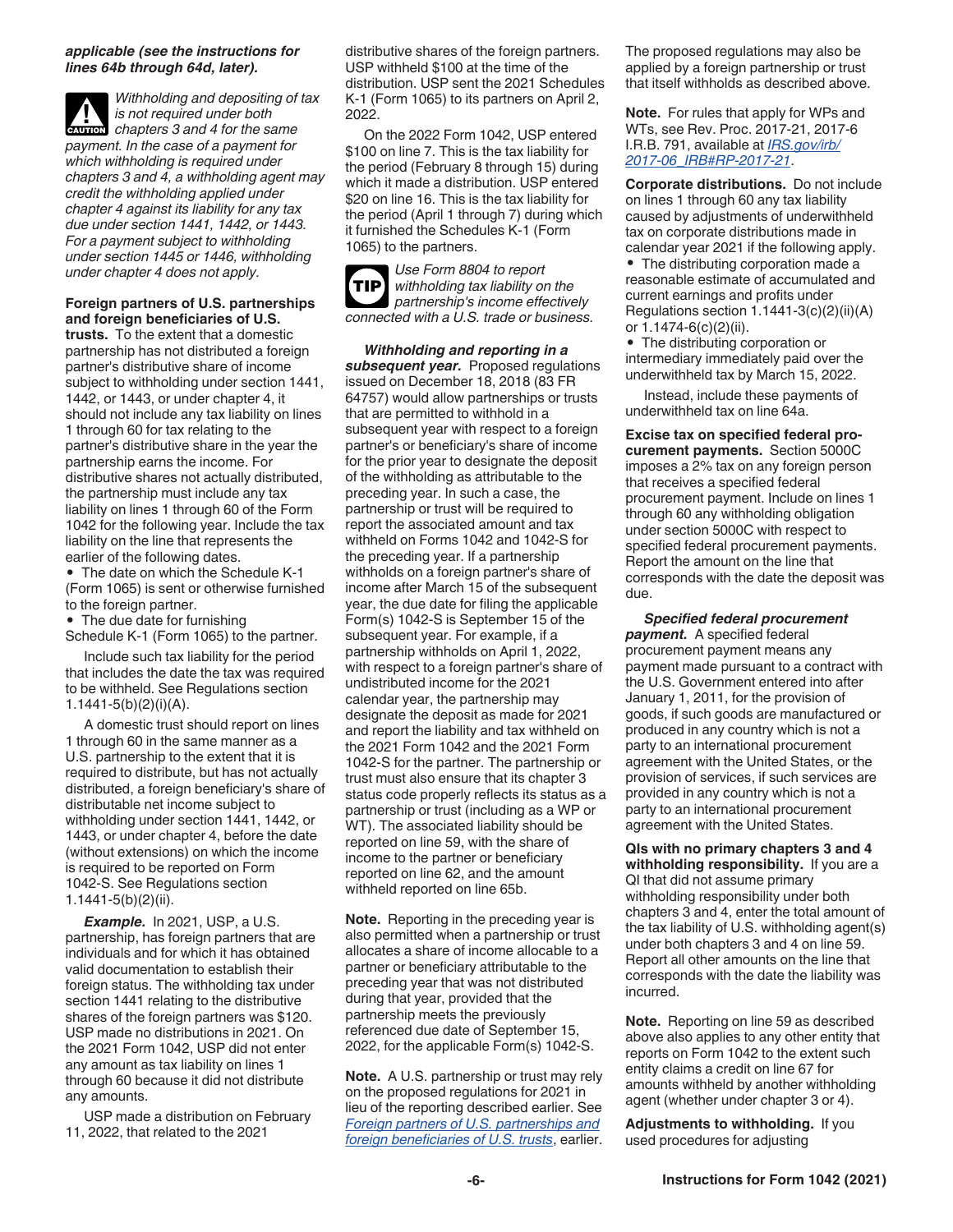overwithholding or underwithholding, see *Adjustment for Overwithholding* and *Adjustment for Underwithholding*, later, for instructions on reporting on lines 1 through 60.

**Escrow procedure.** A withholding agent that withheld tax during calendar year 2021 and that was not required to deposit with the IRS the amount of tax withheld during calendar year 2021 pursuant to the escrow procedure under Regulations section 1.1471-2(a)(5)(ii) or 1.1441-3(d) should not report such amount as a liability on lines 1 through 60 or lines 64a through 64d and should not report such amount as withheld on lines 63a through 63d. An amount held in escrow is required to be reported on the future calendar year return for the year in which the withholding agent is required to deposit the amount of tax with the IRS.

#### **Withholding after the time of payment.**

In limited cases, the regulations under chapters 3 and 4 allow you to withhold after the time that a payment has been made. In such a case, you should include the tax liability for the period in which you actually withheld with respect to the payment. If you withheld in the year following the calendar year in which the payment was made, include the tax liability relating to the payment on line 59 for the year you made the payment. For example, if a deemed distribution under section 305(c) is made on August 15, 2021, but you are not required to withhold with respect to the deemed distribution until a subsequent payment of interest is made on February 15, 2022 (see Proposed Regulations section 1.1441-2(d) (4)), report the tax liability related to the deemed distribution on line 59.

You should report on line 63c(2) the amounts you withheld in the following calendar year in which the payment was made. You should also report deposits of amounts withheld in the year following the calendar year in which the payment was made on line 65b.

**Line 61.** Enter the number of Forms 1042-S filed on paper and electronically.

#### **Total Gross Amounts Reported**

**Lines 62a through 62c.** Enter the amounts reported on all Forms 1042-S for the calendar year (regardless of whether the form was filed electronically or on paper) and for all Forms 1000, Ownership Certificate.

*Be sure to reconcile amounts on Form 1042 with amounts on*  **Form 1042 with amounts on**<br> **CAUTION** Forms 1042-S (including Forms *1042-S filed electronically) to avoid unnecessary correspondence with the IRS.*

**Line 62a.** The amount on line 62a should equal the sum of all amounts shown in box 2 of Form 1042-S that are payments of U.S. source FDAP income, less the sum of all amounts that are U.S. source substitute payments reported on line 62b.

**Line 62b.** The amount on:

• Line 62b(1) should equal the sum of all amounts shown in box 2 of Form 1042-S that are U.S. source substitute dividend payments; and

• The amount shown on line 62b(2) should equal all amounts shown in box 2 of Form 1042-S that are U.S. source substitute payments other than substitute dividend payments.

See Regulations section 1.1441-2(b)(4) regarding substitute payments.

**Line 62c.** The amount on line 62c should equal the sum of all amounts shown in box 2 of Form 1042-S and all amounts shown as gross interest paid on Forms 1000.

**Line 62d.** Enter gross amounts reportable on Forms 1000 and Forms 1042-S if different from the total gross amounts actually reported on Forms 1000 and Forms 1042-S (as shown on line 62c).

#### **Total Tax Reported as Withheld or Paid**

**Lines 63a through 63e.** Except as noted directly below, enter for each line the amounts reported for all Forms 1042-S (regardless of whether the form was filed electronically or on paper) and for all Forms 1000.

**Line 63a.** The amounts reported on line 63a should be the amounts actually withheld by the withholding agent before any applicable adjustments reported on lines 63c(1) and 63c(2).

Line 63c(1). The amounts reported on line 63c(1) should be amounts you repaid to the beneficial owner or payee in the year following the calendar year of overwithholding pursuant to either the reimbursement or set-off procedures (and should also be reported as a reduction in tax liability on line 59). See *Adjustment for Overwithholding*, later. The total of the amounts reported on line 63c(1) should equal the sum of all amounts reported in box 9 of the corresponding Forms 1042-S.

Line 63c(2). The amounts reported on line 63c(2) should be amounts that you withheld in the year following the calendar year of underwithholding from future payments made to a beneficial owner or from other property or additional contributions of a beneficial owner that you hold in custody or otherwise control. See *Adjustment for Underwithholding*, later. Also report on line 63c(2) any other amounts that you withheld in the year

following the calendar year in which the related payments were made (to the extent permitted under an applicable regulation section in chapter 3 or 4). See *Withholding after the time of payment*, earlier, for how to report the tax liability related to such payments.

**Note.** The total of the amounts reported on lines 63a and 63c(2) should equal the sum of all amounts withheld by the withholding agent and reported in box 7a of the corresponding Forms 1042-S.

**Note.** The total of the amounts reported on lines 63b(1) and 63b(2) should equal the sum of all amounts reported in box 8 of all Forms 1042-S sent to recipients.

*Line 63d.* The amounts reported on line 63d should be the amounts paid by the withholding agent from its own funds rather than through withholding from the payment to the recipient. The amount on line 63d should equal the sum of all amounts reported in box 11 of all Forms 1042-S sent to recipients.

**Note.** Amounts withheld and held in escrow (and not deposited with the IRS) pursuant to the escrow procedures under Regulations section 1.1471-2(a)(5)(ii) or 1.1441-3(d) are not reported on lines 63a through 63d until the year they are deposited with the IRS. See the instructions for *Lines 1 through 60*, earlier. Therefore, amounts that are reported as held in escrow (see box 7b of Form 1042-S) are not taken into account for purposes of reconciling lines 63a through 63d with the corresponding Forms 1042-S.

#### **Total Net Tax Liability**

**Line 64a.** Include on line 64a any adjustments to total net tax liability. For example, report any adjustment to liability when:

• A distributing corporation made a reasonable estimate of accumulated and current earnings and profits under Regulations section  $1.1441-3(c)(2)(ii)(A)$ or 1.1474-6(c)(2)(ii), and

• A distributing corporation or intermediary paid over any underwithheld tax with respect to the distribution by March 15, 2022.

**Note.** The amount reported on line 64a must not be included in the Record of Federal Tax Liability (lines 1 through 60).

**Lines 64b and 64c.** Enter the sum of the amounts reported on the Record of Federal Tax Liability (that is, the sum of lines 5, 10, 15, 20, 25, 30, 35, 40, 45, 50, 55, and 60) that are attributable to liability under chapter 3 (on line 64b) and chapter 4 (on line 64c). The amounts shown on lines 64b and 64c should not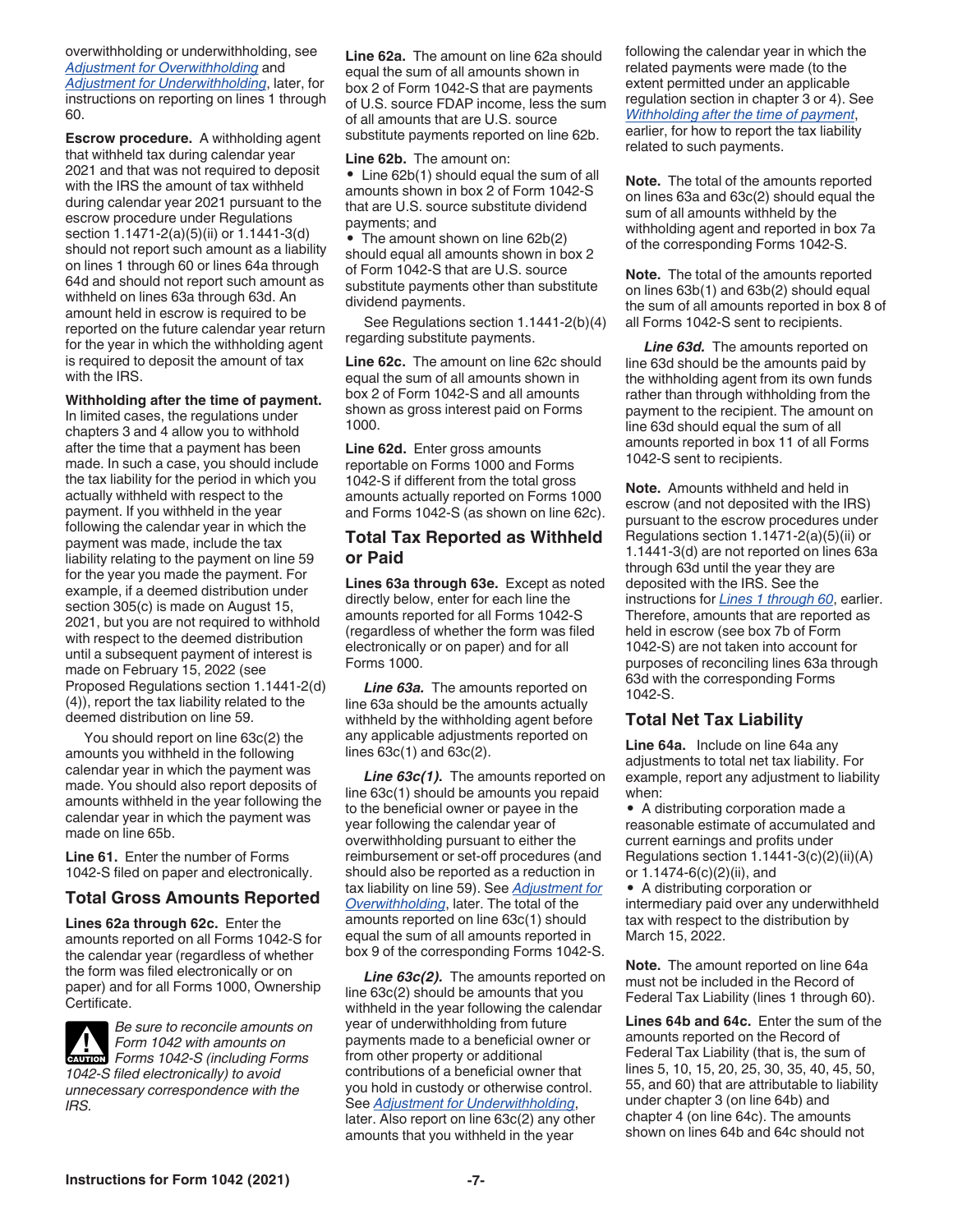include any amounts shown on lines 64a and 64d. Do not make any other adjustments to this line.

**Line 64d.** Enter on line 64d amounts reported on the Record of Federal Tax Liability that are attributable to liability for specified federal procurement payments under section 5000C.

**Line 64e.** The amount on line 64e should equal the sum of lines 64a through 64d.

## **Reporting of Taxes Paid and Overpayment or Balance Due**

**Line 65.** Enter the total tax deposits you made for the year (including amounts paid with an extension of time to file). Enter deposits of tax withheld during the calendar year in which the related payment was made on line 65a. Enter deposits of tax withheld during the year following the calendar year in which the related payment was made (to the extent permitted under an applicable regulation section in chapter 3 or 4) on line 65b. See *Withholding and reporting in a subsequent year*, earlier.

**Line 66.** Enter any overpayment reported on the 2020 Form 1042 that you are applying as a credit on the 2021 Form 1042. See line 71, later.

**Line 67.** You are permitted to take a credit for amounts withheld by other withholding agents that relate to the total net tax liability reported on lines 64b and 64c. For example, you are a QI and the amount you entered on line 64b includes amounts withheld by a U.S. withholding agent under chapter 3 with respect to payments made to you as an intermediary on behalf of your account holders. You may take a credit on line 67 for the amounts that were withheld by the U.S. withholding agent. The amount on line 67 should equal the sum of all Forms 1042-S, box 8, that you file for the year.

**Note.** All withholding agents (including QIs, WPs, WTs, NQIs, NWPs, and NWTs) must substantiate entries on lines 67a and 67b by attaching a supporting Form(s) 1042-S or 1099 to verify the credit amounts claimed for withholding by other withholding agents. Failure to do so will result in the denial of the refund or credit being claimed. If you are a PTP or a nominee withholding under section 1446, the tax paid for a payee may only be claimed as a credit by the payee.

**QSL claiming a credit forward.** If you are a QSL or other withholding agent claiming a credit forward of prior withholding on substitute dividends on line 67b as determined under Notice 2010-46, you should attach Form(s) 1042-S issued to you to support such credits. If a credit is claimed with respect to any U.S. source substitute dividends

paid to you from a withholding agent that has not issued a Form 1042-S to you for such payments, attach a supporting statement to Form 1042 indicating the following to support your credit.

• The withholding agent's name, address, and EIN (if known).

• The amount of U.S. source substitute dividends received from the withholding agent.

• The amount of credit forward you included on line 67b in connection with these substitute dividends.

**Lines 70a and 70b.** Enter on line 70a any overpayment attributable to payments subject to withholding under chapters 3 and 4. Enter on line 70b any overpayment attributable to payments subject to the excise tax on specified federal procurement payments. Do not include on these lines any overpayment attributable to amounts that were actually withheld from the beneficial owner (unless such amounts were repaid pursuant to the reimbursement or set-off procedures).

**Line 71.** You may claim an overpayment (the sum of lines 70a and 70b) as a refund or a credit. Check the applicable box on line 71 to show which one you are claiming. If you claim a credit, it can reduce your required deposits of withheld tax for 2022. Note that if you repaid the recipient overwithheld amounts after year-end 2021 using the reimbursement or set-off procedures, you are not able to claim a refund for such an amount on the 2021 Form 1042. Instead, you must indicate on line 71 that you are claiming a credit to be applied to the 2022 calendar year. See *Adjustment for Overwithholding*, later.

## **Adjustment for Overwithholding**

What to do if you overwithheld tax depends on when you discover the overwithholding.

**Overwithholding discovered by March 15 of the following calendar year.** If you discover that you overwithheld tax by March 15 of the following calendar year, you may use any undeposited amount of tax to make any necessary adjustments between you and the recipient of the income before you make a deposit. Repay the recipient and reduce the amount of your total deposit. Report the reduced tax liability on lines 1 through 60 for the period(s) for which you repaid the overwithheld tax.

If the undeposited amount is not enough to make any adjustments, or if you discover the overwithholding after the entire amount of tax has been deposited, you can use either the reimbursement or the set-off procedure to adjust the overwithholding.

*If March 15 is a Saturday, Sunday, or legal holiday, the next business day is the final date for these actions.* **TIP**

*Reimbursement procedure.* Under the reimbursement procedure, you repay the beneficial owner or payee the amount overwithheld. You use your own funds for this repayment and may reimburse yourself for an amount repaid by reducing the amount of any subsequent deposit of tax made during the calendar year or the subsequent calendar year. You must make the repayment by the earlier of:

• The date you actually file Form 1042-S for the calendar year in which the amount was overwithheld, or

• The due date for filing Form 1042-S for the calendar year (generally, March 15 of the year after the calendar year in which the amount is overwithheld).

The reimbursement amount may not be more than the amount you actually repaid. The amount of the reduced tax liability for amounts repaid to the beneficial owner or payee during the calendar year must be reflected on the line for the period you reduced your liability. The amount reported on line 59 for the calendar year for which you overwithheld tax must reflect the amount of the reduced tax liability for amounts you repaid the beneficial owner or payee in the subsequent calendar year, if applicable. Amounts reported on line 63c(1) should be limited to amounts repaid to the beneficial owner or payee in the subsequent calendar year (before the earlier of the filing of the associated Form 1042-S or the due date for such form). On line 71, indicate that you are claiming a credit to be applied in the 2022 calendar year for amounts you repay the beneficial owner or payee in the subsequent calendar year (note that you may not claim a refund for such an amount).

For example, if you overwithhold tax in 2021, you must repay the beneficial owner by March 15, 2022 (or the date on which you filed the associated Form 1042-S with the IRS, if earlier). You must keep a receipt showing the date and amount of the repayment and provide a copy of the receipt to the beneficial owner if you repaid the beneficial owner. If you repaid the beneficial owner after year-end 2021, you must report the repayment on line 63c(1). You must reduce your federal tax liability on line 59 of your 2021 Form 1042 by the amount of the repayment and claim a credit on line 71 for the difference between your tax liability and your deposits with the IRS. You may reimburse yourself by reducing any subsequent deposits you make before the end of calendar year 2022 (the year after the calendar year in which the amount was overwithheld).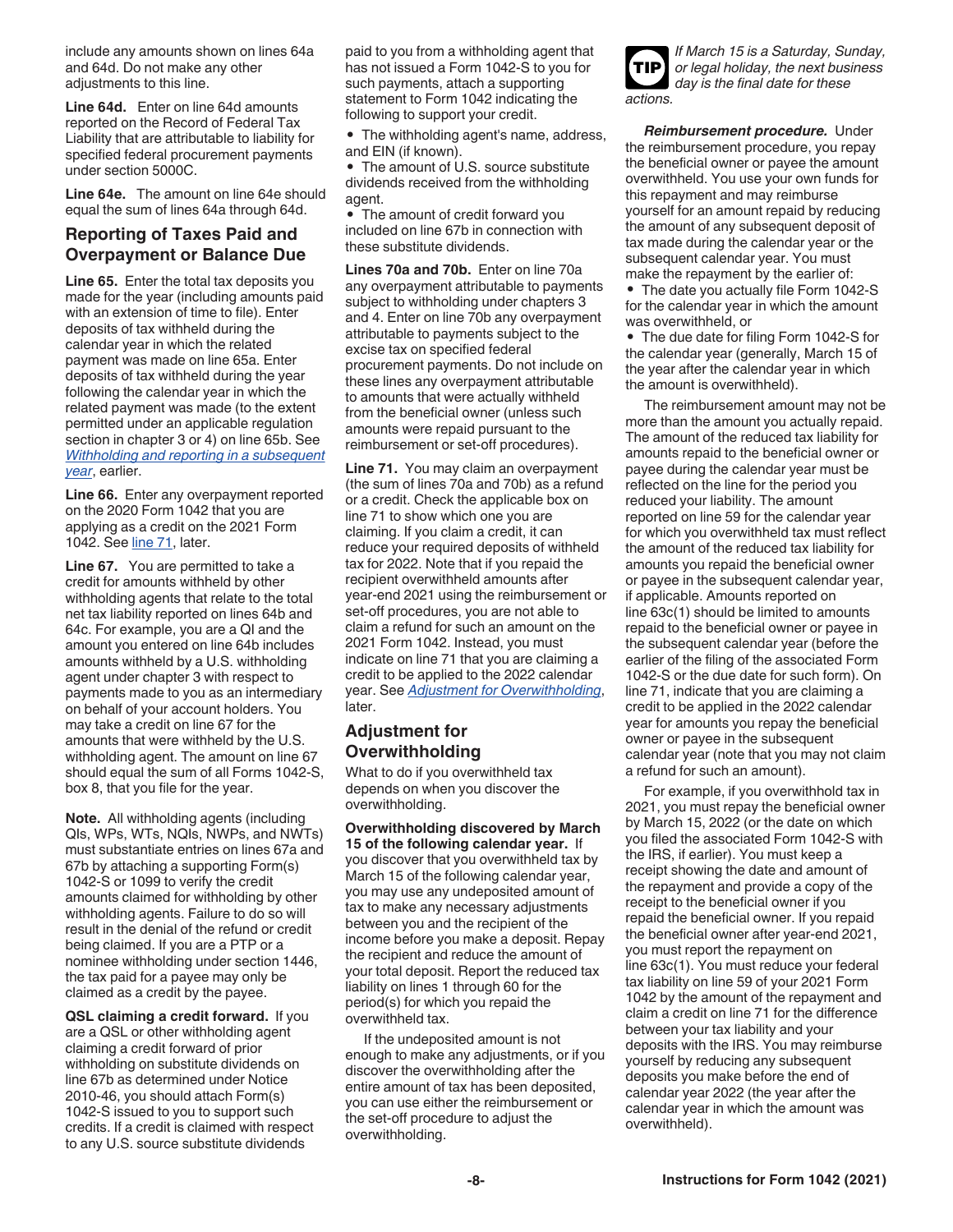*Set-off procedure.* Under the set-off procedure, you repay the beneficial owner or payee the amount overwithheld by reducing the amount you would have been required to withhold on later payments you make to that person but only if made before the earlier of:

• The date you actually file Form 1042-S for the calendar year in which the amount was overwithheld, or

• The due date for filing Form 1042-S for the calendar year (generally, March 15 of the year after the calendar year in which the amount is overwithheld).

The reductions that you applied pursuant to the set-off procedure during the calendar year must be reflected on the line for the period you reduced your liability. The amount reported on line 59 for the calendar year for which you overwithheld tax must reflect reductions that you applied pursuant to the set-off procedure during the subsequent calendar year, if applicable. Amounts reported on line 63c(1) should be limited to amounts repaid to the beneficial owner or payee (by reducing the withholding on a later payment) in the subsequent calendar year (before the earlier of the filing of the associated Form 1042-S or the due date for such form). On line 71, indicate that you are claiming a credit to be applied to the 2022 calendar year for amounts you set off in the subsequent calendar year (note that you may not claim a refund for such an amount).

For 2021, a withholding agent may rely on proposed regulations (83 FR 64757), which allow adjustments to overwithholding using the reimbursement or set-off procedure until the extended due date for filing Form 1042-S (unless a Form 1042-S has already been filed with the IRS or furnished to the recipient). A withholding agent may also use the extended due date for filing Form 1042 to claim a credit for any adjustments to overwithholding.

**Overwithholding discovered at a later date.** If you discover after March 15 of the following calendar year that you overwithheld tax for the prior year, do not adjust the amount of tax liability reported on Form 1042 or on any deposit or payment for that prior year. Do not repay the beneficial owner or payee the amount overwithheld unless you are a QI, WP, WT, participating FFI, or reporting Model 1 FFI making a claim for a collective refund under your respective agreement with the IRS. See Regulations section 1.1471-1(b) (114) for the definition of a reporting Model 1 FFI.

In this situation, the recipient will have to file a U.S. income tax return (Form 1040-NR or Form 1120-F) or, if a tax return has already been filed, a claim for refund (Form 1040-X or amended Form

1120-F) to recover the amount overwithheld.

## **Adjustment for Underwithholding**

Under the procedures for adjusting underwithholding (see Regulations sections 1.1461-2(b) and 1.1474-2(b)), you may withhold from future payments made to a beneficial owner the tax that should have been withheld, or satisfy the tax from property or additional contributions of the beneficial owner that you hold in custody or otherwise control, before the date (without extensions) that the Form 1042 is required to be filed. You should report the liability related to such withholding on lines 1 through 60 for the period during the year in which you adjusted underwithholding by withholding additional tax. If you adjust underwithholding by withholding in the year following the calendar year of underwithholding, you should report the increased liability on line 59 for the year in which the underwithholding occurred. Amounts reported on line 63c(2) should be limited to amounts withheld in the year following the calendar year of underwithholding (before the date that the Form 1042 is required to be filed without extensions). You should report deposits of amounts withheld in the year following the calendar year of underwithholding pursuant to these procedures on line 65b. See *Deposits made during subsequent year*, earlier, for how to designate such

deposits as attributable to the year of underwithholding.

## **Section 2. Reconciliation of U.S. Source FDAP Income**

This section is used by the withholding agent to reconcile the amount of U.S. source FDAP income reportable under chapter 4 and paid by the withholding agent during the calendar year with the total amount of U.S. source FDAP income reported on all Forms 1042-S filed by the withholding agent for the calendar year (including amounts reported under both chapter 3 and chapter 4). You must complete this section even if you did not make any payments subject to chapter 4 withholding during the calendar year. This section also allows reporting of the amounts of U.S. source FDAP income for which chapter 4 withholding is required and reporting of the amounts for which withholding is not required according to the exemption from chapter 4 withholding applicable to each such amount.

**Note.** The amounts of U.S. source FDAP income reportable for chapter 4 are:

• Payments of U.S. source FDAP income for which withholding under chapter 4 was applied to the payment, plus

• Payments of U.S. source FDAP income for which withholding under chapter 4 was not required but that are subject to reporting for chapter 3 purposes on Forms 1042-S.

**Line 1.** Enter the amounts of U.S. source FDAP income required to be withheld upon under chapter 4, including amounts withheld upon but for which no deposit has been made under an escrow procedure.

**Line 2.** Enter amounts of U.S. source FDAP income not required to be withheld upon under chapter 4 on lines 2a through 2d according to the exception to withholding that applied to each payment reportable on Form 1042-S. The amount on line 2e should equal the sum of lines 2a through 2d.

*Line 2a.* Enter the amounts of U.S. source FDAP income that are withholdable payments, but for which the withholding agent has obtained documentation that establishes a chapter 4 status that does not require withholding under chapter 4 (for example, participating FFI). The amount reported on this line should generally equal the aggregate amount reported in box 2 of all of the Forms 1042-S you filed for the calendar year for which exemption code 15, Payee not subject to chapter 4 withholding, was included in box 4a.

*Line 2b.* Enter the amounts of U.S. source FDAP income that are not withholdable payments because they are nonfinancial type payments (for example, royalties, services, rents). The amount reported on this line should generally equal the aggregate amount reported in box 2 of all of the Forms 1042-S you filed for the calendar year for which the exemption code 16, Excluded nonfinancial payment, was included in box 4a.

*Line 2c.* Enter the amounts of U.S. source FDAP income that are not withholdable payments because they are payments related to grandfathered obligations (for example, obligations outstanding on July 1, 2014). See Regulations section 1.1471-2(b). The amount reported on this line should generally equal the aggregate amount reported in box 2 of all of the Forms 1042-S you filed for the calendar year for which the exemption code 13, Grandfathered payment, was included in box 4a.

*Line 2d.* Enter the amounts of U.S. source FDAP income that are not withholdable payments because they are payments of ECI. The amount reported on this line should generally equal the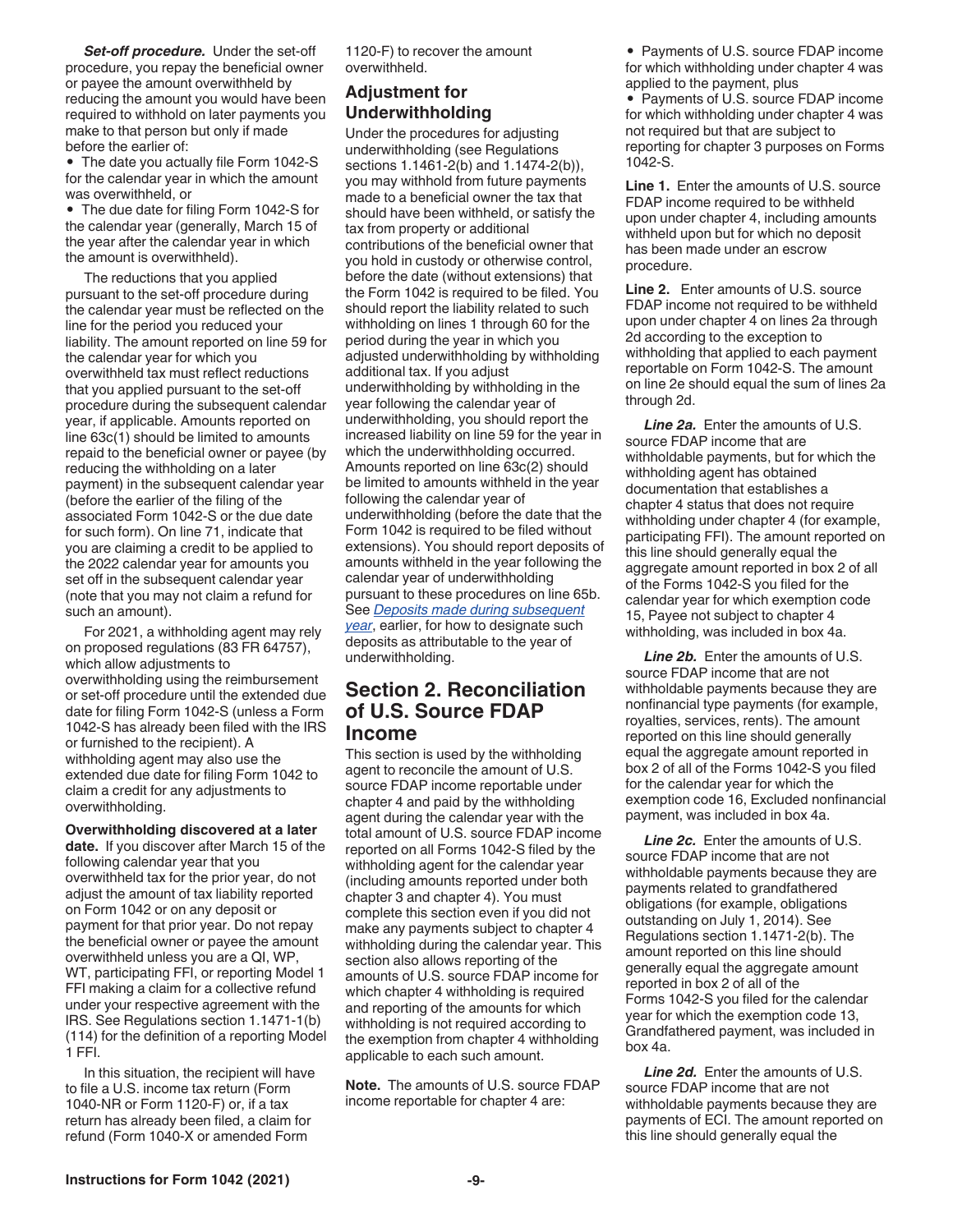aggregate amount reported in box 2 of all of the Forms 1042-S you filed for the calendar year for which the exemption code 14, Effectively connected income, was included in box 4a.

*Line 2e.* Enter the sum of all amounts of U.S. source FDAP income required to be reported on Form 1042 but that are not required to be withheld upon under chapter 4 (sum of lines 2a through 2d).

**Line 4.** Enter the sum of all amounts shown in box 2 of Form 1042-S that are payments of U.S. source FDAP income (including amounts reported under both chapter 3 and chapter 4). The amount on line 4 should equal the total gross amounts reported on line 62c.

**Line 5.** The amount on line 5 should be the total reported on line 4 (total amount reported on all Forms 1042-S) less the total reported on line 3 (total U.S. source FDAP income reportable under chapter 4).

**Line 6.** If the amount reported on line 5 is other than zero, use this line to provide an explanation for the variance. If additional space is needed, attach a sheet to Form 1042 explaining the difference noted on line 5.

## **Section 3. Potential Section 871(m) Transactions**

Check the box if you are a withholding agent that makes any payment under a potential section 871(m) transaction during the year, including a notional principal contract or other derivative contract that references, in whole or in part, a U.S. stock or underlying security. See Regulations section 1.871-15(a)(12) for the definition of a potential section 871(m) transaction.

## **Section 4. Dividend Equivalent Payments by a Qualified Derivatives Dealer (QDD)**

If a QI (whether the home office or any branch) was a QDD during the tax year, check the box, enter the regular EIN (if any) of the QDD (not the QI-EIN) in the field provided, and attach a Schedule Q (Form 1042) for each QDD. You must complete and attach Schedule Q (Form 1042) even if the QDD has zero tax liability.

**Note.** In addition to filing a separate Schedule Q (Form 1042) for each QDD, if the taxpayer has a tax year other than the calendar year, the taxpayer must file separate Schedules Q (Form 1042)—one for the portion of the calendar year in the

first tax year and a second one for the portion in the second tax year.

## **Third Party Designee**

If you want to allow any individual, corporation, firm, organization, or partnership to discuss your 2021 Form 1042 with the IRS, check the "Yes" box in the *Third Party Designee* section of the return. Also, enter the designee's name, phone number, and any five digits the designee chooses as his or her personal identification number (PIN). The authorization applies only to the tax form upon which it appears.

If you check the "Yes" box, you are authorizing the IRS to call the designee to answer any questions relating to the information reported on your tax return. You are also authorizing the designee to:

• Exchange information concerning your tax return with the IRS; and

• Request and receive written tax return information relating to your tax return, including copies of specific notices, correspondence, and account transcripts.

You are not authorizing the designee to receive any refund check, bind you to anything (including additional tax liability), or otherwise represent you before the IRS. If you want to expand the designee's authorization, see Pub. 947, Practice Before the IRS and Power of Attorney.

The authorization automatically expires 1 year from the due date (without any extensions) for filing your 2021 Form 1042. If you or your designee desires to terminate the authorization, a written statement conveying your wish to revoke the authorization should be submitted to the IRS service center where the return was processed.

## **Amended Return**

If you have to make changes to your Form 1042 after you submit it, file an amended Form 1042. Use a Form 1042 for the year you are amending. Check the "Amended Return" box at the top of the form. You must complete the entire form, including all filing information for the calendar year, and sign the return. Attach a statement explaining why you are filing an amended return (for example, you are filing because the tax liability for May was incorrectly reported due to a mathematical error).

If you are also amending Form(s) 1042-S, see *Amended Return* in the Form 1042-S instructions.

Do not amend Form 1042 to recover taxes overwithheld in the prior year. For more information, see *Adjustment for Overwithholding*, earlier.

## **Privacy Act and Paperwork Reduction**

**Act Notice.** We ask for the information on this form to carry out the Internal Revenue laws of the United States. Sections 1441, 1442, 1446 (for PTPs), and 1471–1474 require withholding agents to report and pay over to the IRS taxes withheld from certain U.S. source income of foreign persons. Form 1042 is used to report the amount of withholding that must be paid over. Form 1042-S is used to report the amount of income and withholding to the payee. Section 6109 requires you to provide your identifying number on the return. Routine uses of this information include giving it to the Department of Justice for civil and criminal litigation, and to cities, states, the District of Columbia, and U.S. commonwealths and possessions for use in administering their tax laws. We may also disclose this information to other countries under a tax treaty or tax information exchange agreement, to federal and state agencies to enforce federal nontax criminal laws, or to federal law enforcement and intelligence agencies to combat terrorism. If you fail to provide this information in a timely manner, you may be liable for penalties.

You are not required to provide the information requested on a form that is subject to the Paperwork Reduction Act unless the form displays a valid OMB control number. Books or records relating to a form or its instructions must be retained as long as their contents may become material in the administration of any Internal Revenue law. Generally, tax returns and return information are confidential, as required by section 6103.

The time needed to complete and file this form will vary depending on individual circumstances. The estimated burden for business taxpayers filing this form is approved under OMB control number 1545-0123. The estimated burden for all other taxpayers who file this form is: **Recordkeeping,** 10 hr., 31 min.; **Learning about the law or the form,** 2 hr., 25 min.; **Preparing the form,** 4 hr., 34 min.; and **Copying, assembling, and sending the form to the IRS,** 32 min.

If you have comments concerning the accuracy of these time estimates or suggestions for making this form simpler, we would be happy to hear from you. You can send us comments from *[IRS.gov/](https://www.irs.gov/formcomments) [FormComments](https://www.irs.gov/formcomments)*. Or you can write to the Internal Revenue Service, Tax Forms and Publications, 1111 Constitution Ave. NW, IR-6526, Washington, DC 20224. Do not send the form to this address. Instead, see *Where and When To File*, earlier.